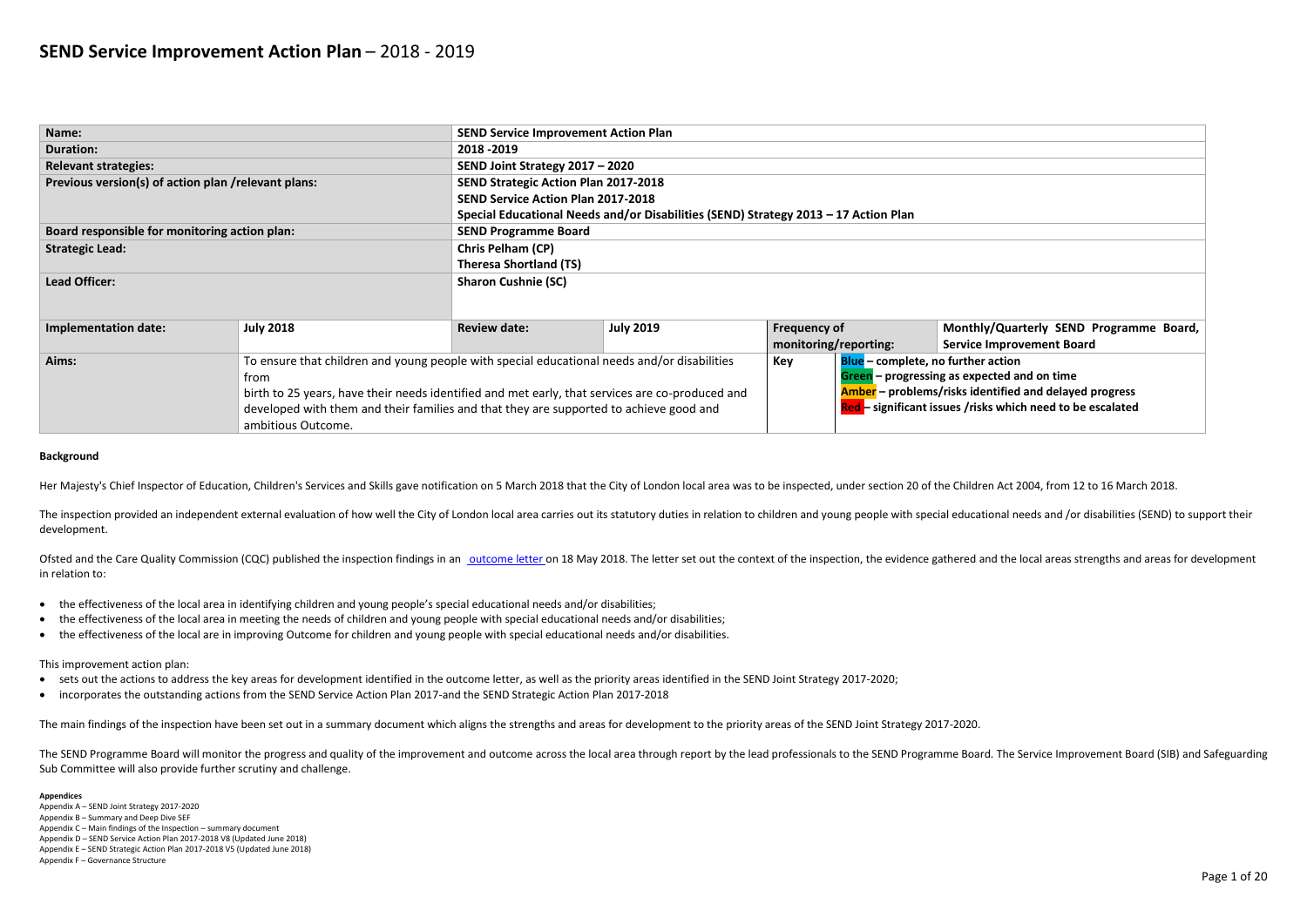| <b>Priority: 1</b>   |                                                                                        |           | <b>IDENTIFYING NEEDS EARLY</b>                                                                                                             |                                                                                                                                                                                                                                                                                                                              |                       |                                     |                     |                  |                        |  |  |  |  |
|----------------------|----------------------------------------------------------------------------------------|-----------|--------------------------------------------------------------------------------------------------------------------------------------------|------------------------------------------------------------------------------------------------------------------------------------------------------------------------------------------------------------------------------------------------------------------------------------------------------------------------------|-----------------------|-------------------------------------|---------------------|------------------|------------------------|--|--|--|--|
|                      |                                                                                        |           |                                                                                                                                            | Primary question from the inspection                                                                                                                                                                                                                                                                                         |                       |                                     |                     |                  |                        |  |  |  |  |
|                      |                                                                                        |           | Question A: How effectively does the local area identify children and young people who have special educational needs and/or disabilities? |                                                                                                                                                                                                                                                                                                                              |                       |                                     |                     |                  |                        |  |  |  |  |
|                      |                                                                                        |           | Priority as set out in the Joint Strategy                                                                                                  |                                                                                                                                                                                                                                                                                                                              |                       |                                     |                     |                  |                        |  |  |  |  |
|                      |                                                                                        | $\bullet$ |                                                                                                                                            | • Helping families to know how to access services independently, making a contribution and challenge our thinking<br>Equipping professionals with the skills and knowledge to recognise needs early, know what resources are available, what process to follow and provide support and advice<br>to families from the outset |                       |                                     |                     |                  |                        |  |  |  |  |
| <b>Specific aim:</b> |                                                                                        |           |                                                                                                                                            |                                                                                                                                                                                                                                                                                                                              |                       |                                     |                     |                  |                        |  |  |  |  |
| Ref:                 | <b>Inspection findings/Action:</b>                                                     | Start:    | End:                                                                                                                                       | <b>Measure/outcome:</b>                                                                                                                                                                                                                                                                                                      | <b>Evidence</b>       | <b>Lead</b><br>officer/<br>partner: | <b>DLT</b><br>lead: | <b>Comments:</b> | <b>BRAG</b><br>status: |  |  |  |  |
| 1.1                  | <b>Inspection finding</b>                                                              | Sept. 18  | $\vert$ Dec. 18                                                                                                                            | <b>Measure</b>                                                                                                                                                                                                                                                                                                               | <b>SEND Data</b>      | KH, MR/                             | CP/TS               |                  |                        |  |  |  |  |
|                      | One of the main areas for                                                              |           | (then                                                                                                                                      | Data sharing agreements are set up with educational settings                                                                                                                                                                                                                                                                 | Dashboard             | Hackney                             |                     |                  |                        |  |  |  |  |
|                      | development is for leaders to improve<br>the City's data collection with               |           | annually)                                                                                                                                  | outside of the City.                                                                                                                                                                                                                                                                                                         | <b>School Tracker</b> | Learning<br>Trust                   |                     |                  |                        |  |  |  |  |
|                      | providers that educate City children                                                   |           |                                                                                                                                            |                                                                                                                                                                                                                                                                                                                              |                       |                                     |                     |                  |                        |  |  |  |  |
|                      | outside of the local area. This is<br>Sept. 18                                         |           | Oct. 18 &                                                                                                                                  | Data sharing agreements are set up with educational settings                                                                                                                                                                                                                                                                 |                       |                                     |                     |                  |                        |  |  |  |  |
|                      | particularly in relation to monitoring                                                 |           | then                                                                                                                                       | the independent schools in the City.                                                                                                                                                                                                                                                                                         |                       |                                     |                     |                  |                        |  |  |  |  |
|                      | information that relates to the SEN<br>support group. Leaders have                     |           | March 19                                                                                                                                   | Data relating to attendance, exclusion and achievements is                                                                                                                                                                                                                                                                   |                       |                                     |                     |                  |                        |  |  |  |  |
|                      | recognised the need to make better                                                     |           |                                                                                                                                            | being captured.                                                                                                                                                                                                                                                                                                              |                       |                                     |                     |                  |                        |  |  |  |  |
|                      | arrangements to collect and share                                                      |           |                                                                                                                                            |                                                                                                                                                                                                                                                                                                                              |                       |                                     |                     |                  |                        |  |  |  |  |
|                      | information that relates to<br>attendance, exclusions and                              | Sept. 18  | Nov. 18                                                                                                                                    | Joint work with Hackney Learning Trust to approach the DfE                                                                                                                                                                                                                                                                   |                       |                                     |                     |                  |                        |  |  |  |  |
|                      | achievement more quickly. This work is                                                 |           |                                                                                                                                            | regarding issues relating to the sharing of data.                                                                                                                                                                                                                                                                            |                       |                                     |                     |                  |                        |  |  |  |  |
|                      | important because a very high                                                          |           |                                                                                                                                            | A comprehensive SEND dataset is routinely reported to the                                                                                                                                                                                                                                                                    |                       |                                     |                     |                  |                        |  |  |  |  |
|                      | proportion of children and young<br>people are educated outside the local              |           |                                                                                                                                            | SEND Programme Board, CSMT and the SIB.                                                                                                                                                                                                                                                                                      |                       |                                     |                     |                  |                        |  |  |  |  |
|                      | area.                                                                                  |           |                                                                                                                                            | Outcome                                                                                                                                                                                                                                                                                                                      |                       |                                     |                     |                  |                        |  |  |  |  |
|                      |                                                                                        |           |                                                                                                                                            | More accurate data is available regarding children and young                                                                                                                                                                                                                                                                 |                       |                                     |                     |                  |                        |  |  |  |  |
|                      | <b>Action</b>                                                                          |           |                                                                                                                                            | people who are on SEN Support and attending educational<br>settings outside the City of London (CoL) as well as in the City.                                                                                                                                                                                                 |                       |                                     |                     |                  |                        |  |  |  |  |
|                      | To improve data collection regarding                                                   |           |                                                                                                                                            |                                                                                                                                                                                                                                                                                                                              |                       |                                     |                     |                  |                        |  |  |  |  |
|                      | attendance, exclusion and achievement                                                  |           |                                                                                                                                            | The CoL will have an accurate picture of needs and outcome                                                                                                                                                                                                                                                                   |                       |                                     |                     |                  |                        |  |  |  |  |
|                      | from schools and settings outside of the<br>City in relation to City resident children |           |                                                                                                                                            | of City resident children attending educational settings                                                                                                                                                                                                                                                                     |                       |                                     |                     |                  |                        |  |  |  |  |
|                      | and young people who are at SEN                                                        |           |                                                                                                                                            | outside the City to inform joint commissioning of services and<br>provision and to evaluate services.                                                                                                                                                                                                                        |                       |                                     |                     |                  |                        |  |  |  |  |
|                      | support.                                                                               |           |                                                                                                                                            |                                                                                                                                                                                                                                                                                                                              |                       |                                     |                     |                  |                        |  |  |  |  |
|                      |                                                                                        |           |                                                                                                                                            | The CoL is able to respond to needs/arrange provision in a<br>timely manner.                                                                                                                                                                                                                                                 |                       |                                     |                     |                  |                        |  |  |  |  |
|                      |                                                                                        |           |                                                                                                                                            |                                                                                                                                                                                                                                                                                                                              |                       |                                     |                     |                  |                        |  |  |  |  |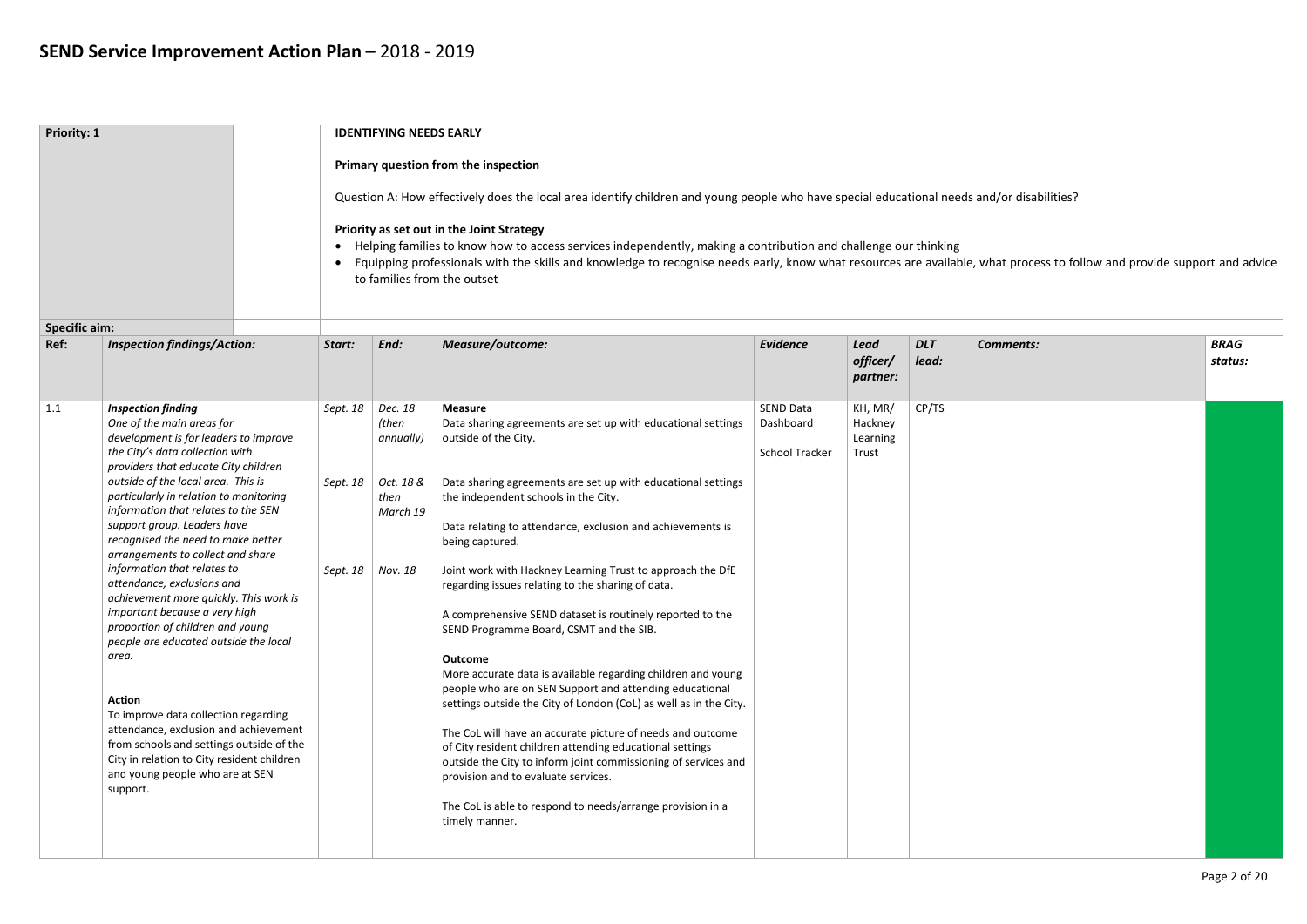A number of EY settings in the City attended the last SENCO Network meeting. A transition form for all children (including those with SEND) was shared.

All EY settings have a copy of the EY SENCO handbook and are starting to use referral forms included.

|     | Develop data sharing protocols, with the<br>educational settings outside the City so<br>that we can capture and evaluate<br>outcome and more closely match<br>services to needs and aspirations.<br>To establish a Board that has a strategic<br>overview of the SEND panel and all other<br>education resources. The education lead<br>to develop an Education Forum/Panel<br>oversight group to review data and<br>further develop actions to improve<br>outcomes for children educated both in<br>the City and outside of the City local<br>area.                                                                 |          |         | We will have established strong relationships with out<br>borough schools and settings where City resident children and<br>young people attend.                                                                                                                                                                                                                                                                                                                                                               |                                                             |          |       |  |
|-----|----------------------------------------------------------------------------------------------------------------------------------------------------------------------------------------------------------------------------------------------------------------------------------------------------------------------------------------------------------------------------------------------------------------------------------------------------------------------------------------------------------------------------------------------------------------------------------------------------------------------|----------|---------|---------------------------------------------------------------------------------------------------------------------------------------------------------------------------------------------------------------------------------------------------------------------------------------------------------------------------------------------------------------------------------------------------------------------------------------------------------------------------------------------------------------|-------------------------------------------------------------|----------|-------|--|
| 1.2 | <b>Inspection finding</b><br>Some initiatives in the local area are<br>relatively new, for example the<br>network meetings for special<br>educational needs coordinators. As a<br>result, not all initiatives have secured<br>a high level of impact.<br><b>Action</b><br>To continue to develop the SENCo<br>Network to include all schools and<br>settings in the City including the<br>independent schools, all schools in the<br>City of London Multi Academy Trust and<br>schools attended by City resident<br>children and young people.<br>Develop engagement with health<br>colleagues in the SENCo Network. | July 18  | July 19 | <b>Measure</b><br>SENCO meetings held three times per year, increased<br>engagement from SENCOs and schools.<br>Focus on specific areas of needs in the CoL e.g. autism, mental<br>health and wellbeing<br><b>Outcome</b><br>Consistency of identification of SEND and of provision at SEN<br>Support<br>Innovative collaborations across state and independent<br>sectors<br>Higher level of understanding of current SEND landscape and<br>issues across all schools<br>Consistently high quality EHC plans | Agenda and<br>$minutes -$<br><b>SENCo Forum</b><br>meetings | LH, IB-D | CP/TS |  |
| 1.3 | <b>Inspection findings</b><br>Leaders are aware there is a need to<br>build on their initial work to identify any<br>children or young people who may have a<br>social, psychological or emotional health<br>need, particularly for those aged 13 to<br>19. Their recent research has suggested<br>that this needs to be explored further.<br><b>Action</b><br>The City and Hackney CAMHS School<br>Alliance workstream to provide training                                                                                                                                                                          | Sept. 18 | July 19 | <b>Measure</b><br>For Sir John Cass staff and SENCOs from the 'Family of<br>Schools' and the independent schools to be trained to better<br>identify anxieties and mental health concerns and apply a<br>'tool kit' of strategies to support them in school and/or refer<br>on to CAMHS if needed.<br>Develop a data set to establish what the current picture is.<br>Gather more relevant data and information to develop an<br>action plan to address the needs identified.                                 |                                                             | LH/AA/KH | CP/TS |  |

wo applications have been sent to the DfE equesting information from the National Pupil Database(NPD) on the out-borough chools where City resident children attend. his has been refused twice because the ndication is that we will not be using the lata for research purposed. This data annot be used for operational purposes.

• A new Primary SENCO Handbook is currently being prepared.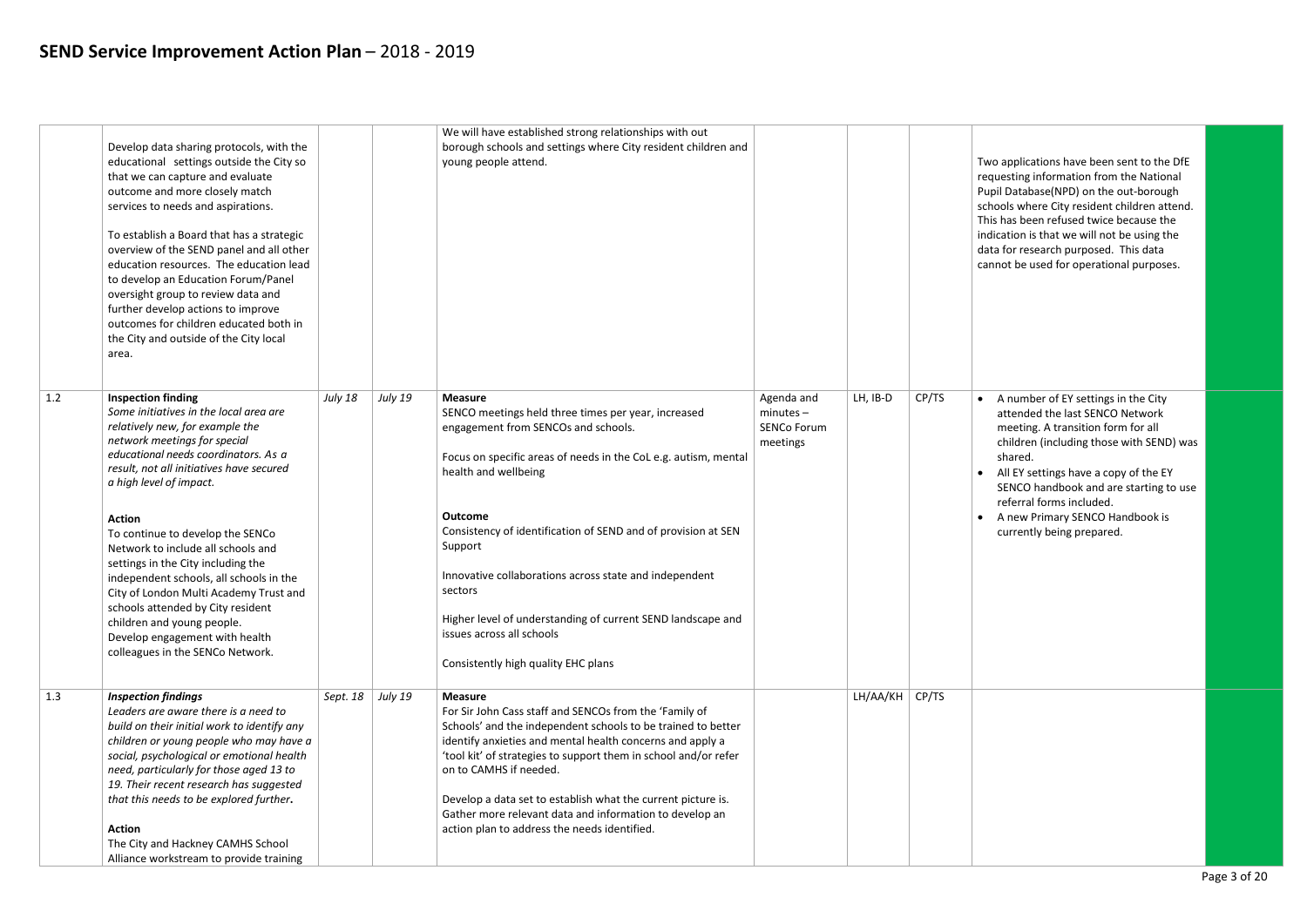|     | to Sir John Cass staff and for First Steps<br>CAMHS professional to support them<br>through supervision and resources.<br>The Anna Freud Centre training to be<br>rolled out to SENCOs at the SENCO<br>network meetings through a series of<br>information dissemination. In addition,<br>Anna Freud professionals providing a<br>session of training on 'Recognising<br>Mental Health in School' and 'School<br>based strategies to support Mental<br>Health'.                                                                                                                                                                                                                                                   |              |                  | <b>Outcome</b><br>Schools, settings and partners have a higher level of<br>understanding of mental health needs and how to respond to<br>support these.<br>Alongside the involvement of Anna Freud Centre and City and<br>Hackney CAMHS School Alliance in Sir John Cass, Mental<br>Health in Schools training to be rolled out to SENCOs in the<br>'Family of Schools' to cascade down to their staff.                                                                                                                                                                                                                                                                                                                                                                                                                                                                                                                                                                                                                                                           | KH                                       |       |  |
|-----|-------------------------------------------------------------------------------------------------------------------------------------------------------------------------------------------------------------------------------------------------------------------------------------------------------------------------------------------------------------------------------------------------------------------------------------------------------------------------------------------------------------------------------------------------------------------------------------------------------------------------------------------------------------------------------------------------------------------|--------------|------------------|-------------------------------------------------------------------------------------------------------------------------------------------------------------------------------------------------------------------------------------------------------------------------------------------------------------------------------------------------------------------------------------------------------------------------------------------------------------------------------------------------------------------------------------------------------------------------------------------------------------------------------------------------------------------------------------------------------------------------------------------------------------------------------------------------------------------------------------------------------------------------------------------------------------------------------------------------------------------------------------------------------------------------------------------------------------------|------------------------------------------|-------|--|
| 1.4 | <b>Inspection finding</b><br>Leaders acknowledge their work to<br>engage children and young people in co -<br>production (a way of working where<br>children and young people, families and<br>those that provide the services work<br>together to create a decision or a service<br>which works for them all) is at an early<br>stage of development, for example<br>collating and analysing their feedback as<br>part of the transition process so that any<br>improvements made reflect their views<br>and opinions.<br><b>Action</b><br>Provide ways to ensure that the voice of<br>children, young people and families are<br>integral and impact on the specification,<br>quality and delivery of services. | July<br>2018 | <b>July 2019</b> | <b>Measure</b><br>A SEND Participation Strategy/Plan is co-produced with<br>children and young people<br>CPCF is actively involved in all aspects of consultations for the<br>DCCS.<br>Strategy, individual plans, evaluations and quality assurance<br>framework reviews demonstrate the voice and impact of<br>engagement with children and families.<br>The views of children and young people are collated and<br>analysed as part of the transition process.<br>Children and young people with SEND are actively<br>encouraged to participate in the Youth Forum.<br>An active Parents forum is supported, and issues, suggestions<br>and actions arising from it are discussed and responded to at<br>the SEND Programme Board.<br>A wider parent carer network is established.<br>CPCF actively engaged in the co-production of the short<br>breaks commissioned for the City of London local area.<br><b>Outcome</b><br>Children and young people and will be actively involved in the<br>co-production of services, planning, evaluation and delivery of | All<br>Service<br>Leads -<br>JA<br>SC/LH | CP/TS |  |
|     |                                                                                                                                                                                                                                                                                                                                                                                                                                                                                                                                                                                                                                                                                                                   |              |                  | services for SEND.                                                                                                                                                                                                                                                                                                                                                                                                                                                                                                                                                                                                                                                                                                                                                                                                                                                                                                                                                                                                                                                |                                          |       |  |
| 1.5 | <b>Inspection finding</b><br>The designated medical officer (DMO)<br>works across both Hackney and the City                                                                                                                                                                                                                                                                                                                                                                                                                                                                                                                                                                                                       | July<br>2018 |                  | <b>Measure</b>                                                                                                                                                                                                                                                                                                                                                                                                                                                                                                                                                                                                                                                                                                                                                                                                                                                                                                                                                                                                                                                    | SC/SD, JE                                | CP/TS |  |

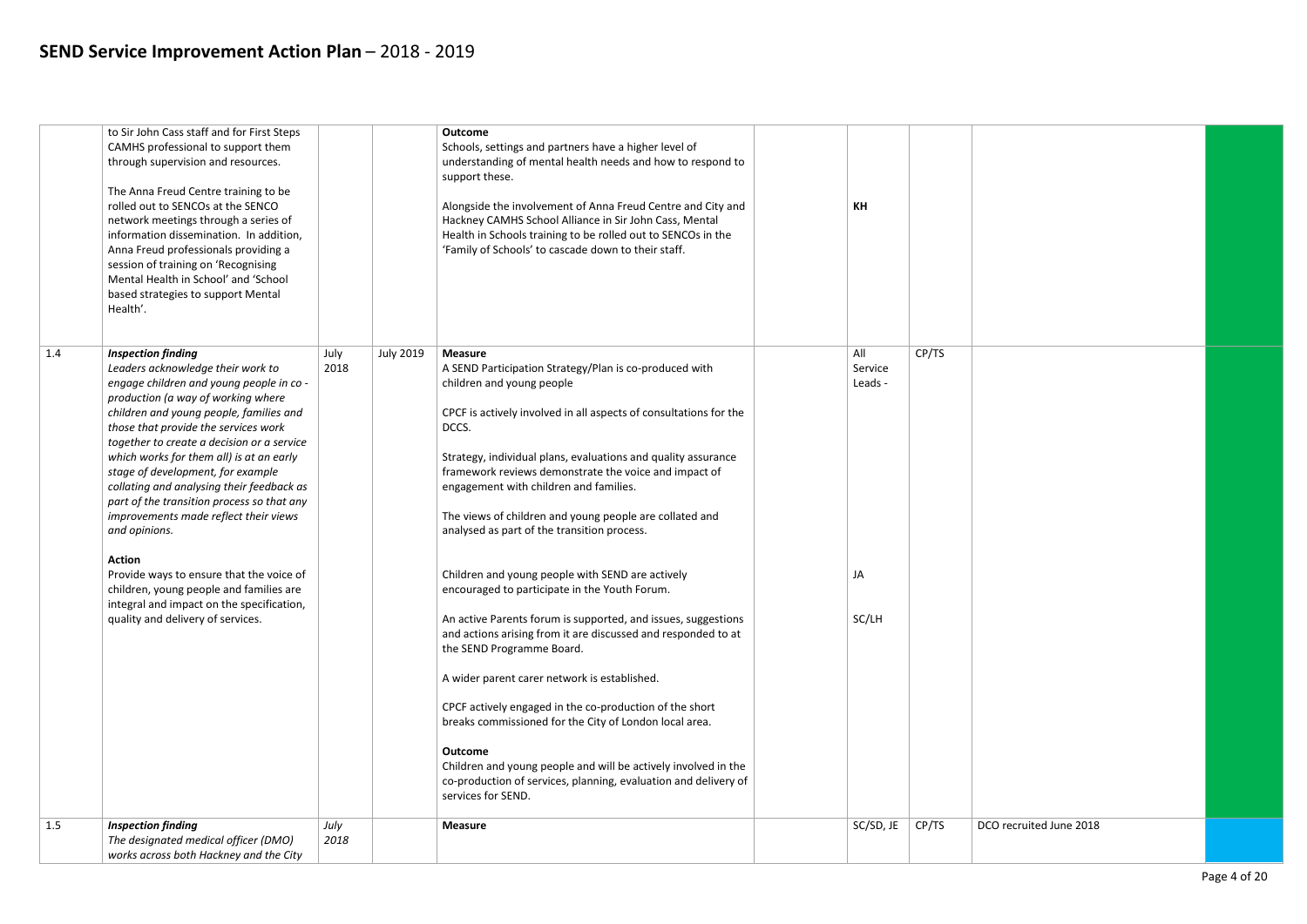|     | of London. A lack of time for the DMO<br>role has meant that their work for<br>children from the City focuses on<br>operational priorities. For example, the<br>DMO is unable to attend the SEND<br>programme board meetings. The<br>children's programme board manager<br>attends these meetings and feeds back to<br>the DMO.<br><b>Action</b><br>To build capacity by recruiting a<br>Designated Clinical Officer (DCO) | and<br>ongoing |                                    | To engage with neighbouring CCGs where the issue of City<br>residents with GPs based out of area. To include Tower<br>Hamlets and Islington.<br><b>Outcome</b><br>A DCO is recruited<br>The DMO or DCO attends SEND Programme Board so that her<br>expertise is immediately heard when strategic issues are<br>being discussed.                             |                        |                                     |       | D)<br>B<br>m   |
|-----|----------------------------------------------------------------------------------------------------------------------------------------------------------------------------------------------------------------------------------------------------------------------------------------------------------------------------------------------------------------------------------------------------------------------------|----------------|------------------------------------|-------------------------------------------------------------------------------------------------------------------------------------------------------------------------------------------------------------------------------------------------------------------------------------------------------------------------------------------------------------|------------------------|-------------------------------------|-------|----------------|
| 1.6 | <b>Actions from SEND Service Action</b><br>Plan/SEND Strategic Action Plan 2017-<br>2018<br>Develop practitioner pages on the Local<br>Offer                                                                                                                                                                                                                                                                               | Sept.18        | <b>July 19</b>                     | <b>Measure</b><br>Promote the use and awareness of the practitioners' pages<br>Liaison with providers regarding content<br><b>Outcome</b><br>Practitioners are better informed and able to access<br>information via the Local Offer.<br>As well as accessing information, practitioners are also<br>signposting families to information on the Local Offer |                        | To be<br>advised                    | CP/TS | R6<br>ha<br>pr |
| 1.7 | <b>Action from SEND Service Action Plan</b><br>2017-2018<br>Increase the representation on the<br><b>Parent Carer Forum</b><br><b>CPCF to advise</b>                                                                                                                                                                                                                                                                       | July 18        | <b>July 2019</b><br>and<br>ongoing | <b>Measure</b><br>Promote to families at Sir John Cass's Primary School and<br>those at SEN Support<br>Promote within the SENCo Network - support from the SENCo<br>Network to engage parents whose children attend schools<br>outside of the City<br><b>Outcome</b><br><b>CPCF to advise</b>                                                               | Minutes of<br>meetings | SC/CPCF                             | CP/TS |                |
| 1.8 | Embed SEND training in People's<br>Directorate Workforce Development<br>Plan.                                                                                                                                                                                                                                                                                                                                              | Mar 18         | Dec. 2018<br>and<br>ogoing         | <b>Measure</b><br>Increased attendance at training provided and feedback of<br>better understanding of roles, processes and responsibilities.<br>Comms used to promote training and outcome from the SEND<br>work.<br>SENCO Handbook is developed                                                                                                           |                        | SC,<br>LH/ZD<br><b>RM</b><br>$IB-D$ | CP/TS | Ea<br>Fe<br>ha |

|       | DCO and DMO attended SEND Programme<br>Board June 2018. DCO to attend future<br>meetings.                                 |  |
|-------|---------------------------------------------------------------------------------------------------------------------------|--|
| CP/TS | Review of the FYI website in progress. This<br>has implications for the development of the<br>practitioners site.         |  |
| CP/TS |                                                                                                                           |  |
| CP/TS | Early Years SENCo Handbook published<br>February 2018. Primary and secondary<br>handbooks to be published in autumn 2018. |  |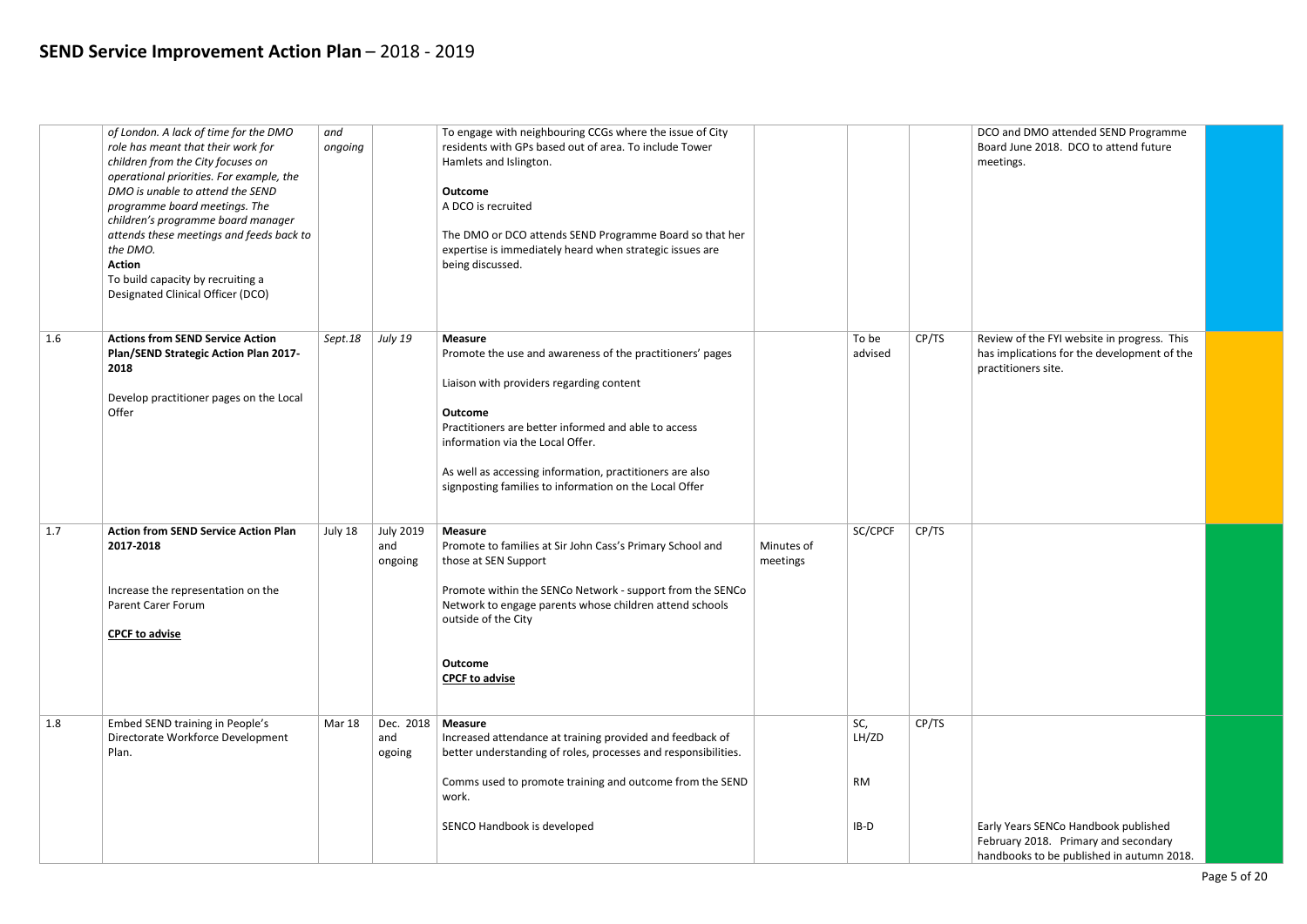|      |                                                                                                                     |           |         | <b>Outcome</b><br>Staff understand their responsibilities in relation to the<br>special<br>educational needs and disability reforms. They understand<br>how services are delivered locally to meet the needs of<br>children and young people with SEND, thresholds and the<br>process for developing education, health and care plans.<br>Consistency of identification of SEND and of provision at SEN<br>Support.<br>Improved workforce skills and knowledge                                                                                                                                                                |                       |           |        |  |
|------|---------------------------------------------------------------------------------------------------------------------|-----------|---------|-------------------------------------------------------------------------------------------------------------------------------------------------------------------------------------------------------------------------------------------------------------------------------------------------------------------------------------------------------------------------------------------------------------------------------------------------------------------------------------------------------------------------------------------------------------------------------------------------------------------------------|-----------------------|-----------|--------|--|
| 1.9  | Review the effective functioning of the<br><b>Targeted Education Resources Panel</b><br>(TERP) and Transition Panel | Sept. 18  | July 19 | <b>Measure</b><br>Terms of Reference (ToR) for SEND panel and strategic panel<br>developed<br>Revised ToR implemented from autumn term 2018<br>Review initial phase in April 2019 and address any initial<br>operational and procedural issues.<br>Evaluate the effectiveness of the new structure in the<br>summer term 2019.<br><b>Outcome</b><br>SEND Panel and strategic panel operational from autumn<br>term 2018<br>All partners (Education, Health and Social Care), are involved<br>in decision making<br>Decision- making for 0-25 years is more robust, consistent,<br>and transparent and accountability is clear | Terms of<br>Reference | <b>SC</b> | CP/TS  |  |
| 1.10 | Ensure an appropriate number of Early<br>Help referrals from health partners                                        | Oct<br>17 | Sept 18 | <b>Measure</b><br>Early Help to attend GP link meetings<br><b>Outcome</b><br>Evidence of improved joint working and early support for<br>those children and young people with health/SEND                                                                                                                                                                                                                                                                                                                                                                                                                                     |                       | SA, JH    | CP/TS  |  |
| 1.11 | To develop a systematic, comprehensive<br>Children's Centre offer (Revised<br>Summary SEF - February 2018)          | July 18   | July 19 | <b>Measure</b><br>Families with children with SEND have access to information,<br>advice and childcare that meets their needs.<br>Families with children with SEND can access stay and<br>play/rhyme time/ story time sessions at Sir John Cass and City<br>Libraries.                                                                                                                                                                                                                                                                                                                                                        |                       | $IB-D$    | CP, TS |  |

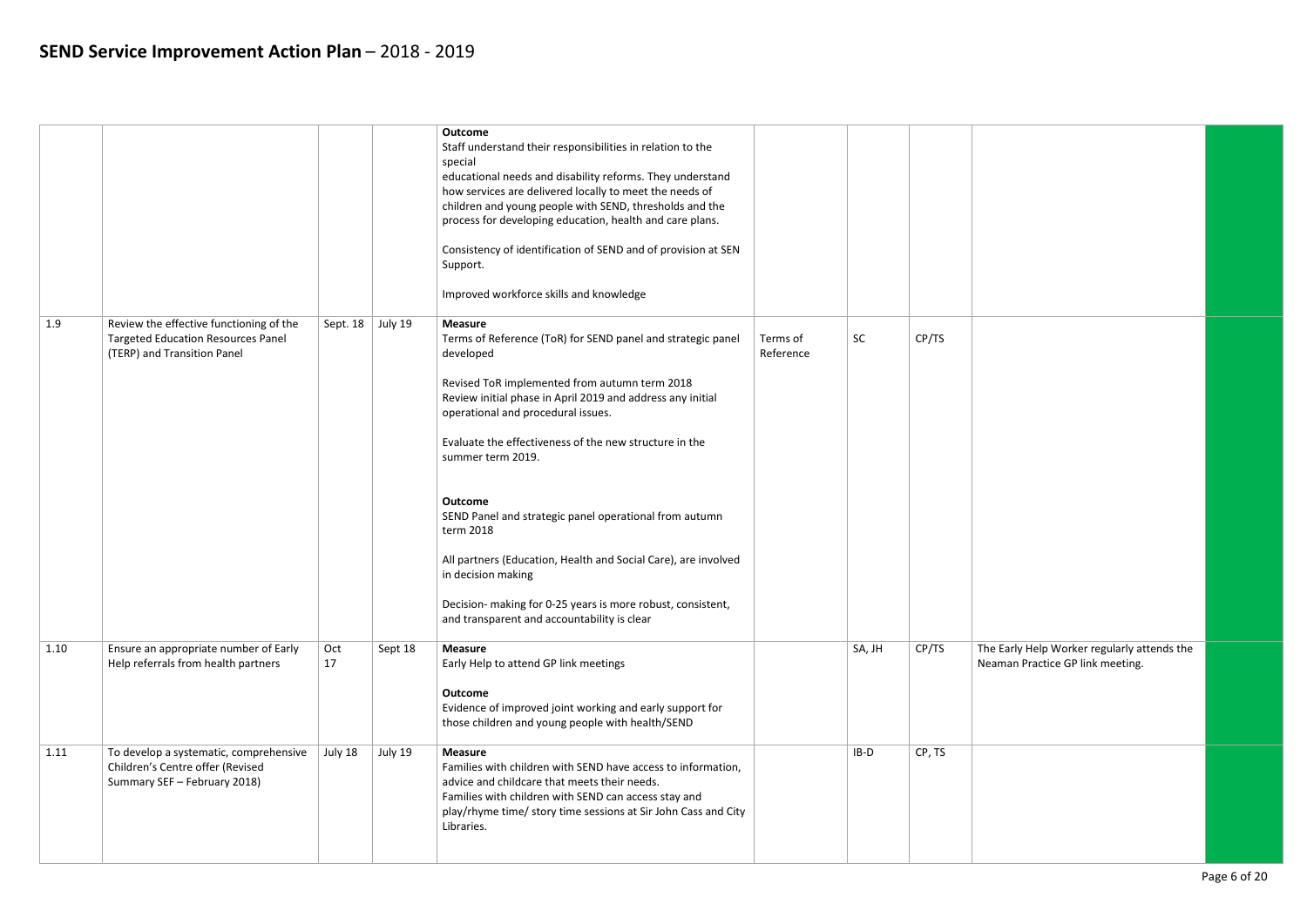| Outcome<br>Strategic review board in place by July 2018                                                                                                                                                                                                                                                              |  |  |
|----------------------------------------------------------------------------------------------------------------------------------------------------------------------------------------------------------------------------------------------------------------------------------------------------------------------|--|--|
| All City parents (including those who have children with<br>SEND) are consulted on the services they need by November<br>2018                                                                                                                                                                                        |  |  |
| A new Children's Centre Service is in place, offering a holistic<br>approach to family support across the City of London.<br>Families with children with SEND feel welcome and supported<br>by children's centre services across the City (including at Sir<br>John Cass Child and Family Centre and City Libraries) |  |  |

| <b>Priority: 2</b> | <b>EFFECTIVELY ASSESSING AND MEETING NEEDS</b>                                                                                                                                                                                                                        |
|--------------------|-----------------------------------------------------------------------------------------------------------------------------------------------------------------------------------------------------------------------------------------------------------------------|
|                    | Primary question from the inspection                                                                                                                                                                                                                                  |
|                    | Question B: How effectively does the local area assess and meet the needs of children and young people who have special                                                                                                                                               |
|                    | Priority as set out in the Joint Strategy<br>Timely, skilful and multi-disciplinary assessments of need leading to ambitious and meaningful plans<br>Gathering benchmarking data across all schools and settings to compare the educational and other Outcome for chi |

| <b>Specific aim:</b> |                                                                                                                                                                                                                                                                                                                                                                                                                                                                                                                       |         |         |                                                                                                                                                                                                                                                                                                                                                                                                                                                                            |                                                                                                                                               |                               |                  |                  |             |
|----------------------|-----------------------------------------------------------------------------------------------------------------------------------------------------------------------------------------------------------------------------------------------------------------------------------------------------------------------------------------------------------------------------------------------------------------------------------------------------------------------------------------------------------------------|---------|---------|----------------------------------------------------------------------------------------------------------------------------------------------------------------------------------------------------------------------------------------------------------------------------------------------------------------------------------------------------------------------------------------------------------------------------------------------------------------------------|-----------------------------------------------------------------------------------------------------------------------------------------------|-------------------------------|------------------|------------------|-------------|
| Ref:                 | <b>Inspection findings/Action:</b>                                                                                                                                                                                                                                                                                                                                                                                                                                                                                    | Start:  | End:    | Measure/outcome:                                                                                                                                                                                                                                                                                                                                                                                                                                                           | Evidence                                                                                                                                      | Lead officer/                 | <b>DLT</b> lead: | <b>Comments:</b> | <b>BRAG</b> |
|                      |                                                                                                                                                                                                                                                                                                                                                                                                                                                                                                                       |         |         |                                                                                                                                                                                                                                                                                                                                                                                                                                                                            |                                                                                                                                               | partner:                      |                  |                  | status:     |
| 2.1                  | <b>Inspection finding</b><br>Although there are examples of co-<br>production being used to develop<br>provision, more still needs to be done.<br>This includes ensuring that leaders<br>make more effective use of the views of<br>children and young people. Also, the<br>PCF is not yet a fully productive partner<br>in deepening and developing the co-<br>production of provision across the local<br>area.<br><b>Action</b><br>Provide ways to ensure that the voice<br>of children, young people and families | July 18 | July 19 | <b>Measure</b><br>Strategy, individual plans, evaluations and quality assurance<br>framework reviews demonstrate the voice and impact of<br>engagement with children and families.<br>An active Parents forum is supported, and issues, suggestions and<br>actions arising from it are discussed and responded to at the<br>SEND Board.<br>A memorandum of understanding (MOU) to be agreed between<br>the CPCF and agencies.<br>Parents are represented on the SEND Board | Strategies and<br>service plans<br>Minutes of<br>SEND<br>Programme<br>Board<br>Children and<br>young people<br>and<br>parent/carer<br>surveys | SC, All Service<br>Leads/CPCF | CP/TS            |                  |             |
|                      | are integral and impact on the<br>specification, quality and delivery of                                                                                                                                                                                                                                                                                                                                                                                                                                              |         |         | Establish a wider parent forum<br>Plan a conference with the wider parent forum                                                                                                                                                                                                                                                                                                                                                                                            |                                                                                                                                               |                               |                  |                  |             |

educational needs and/or disabilities?

ildren and young people with SEND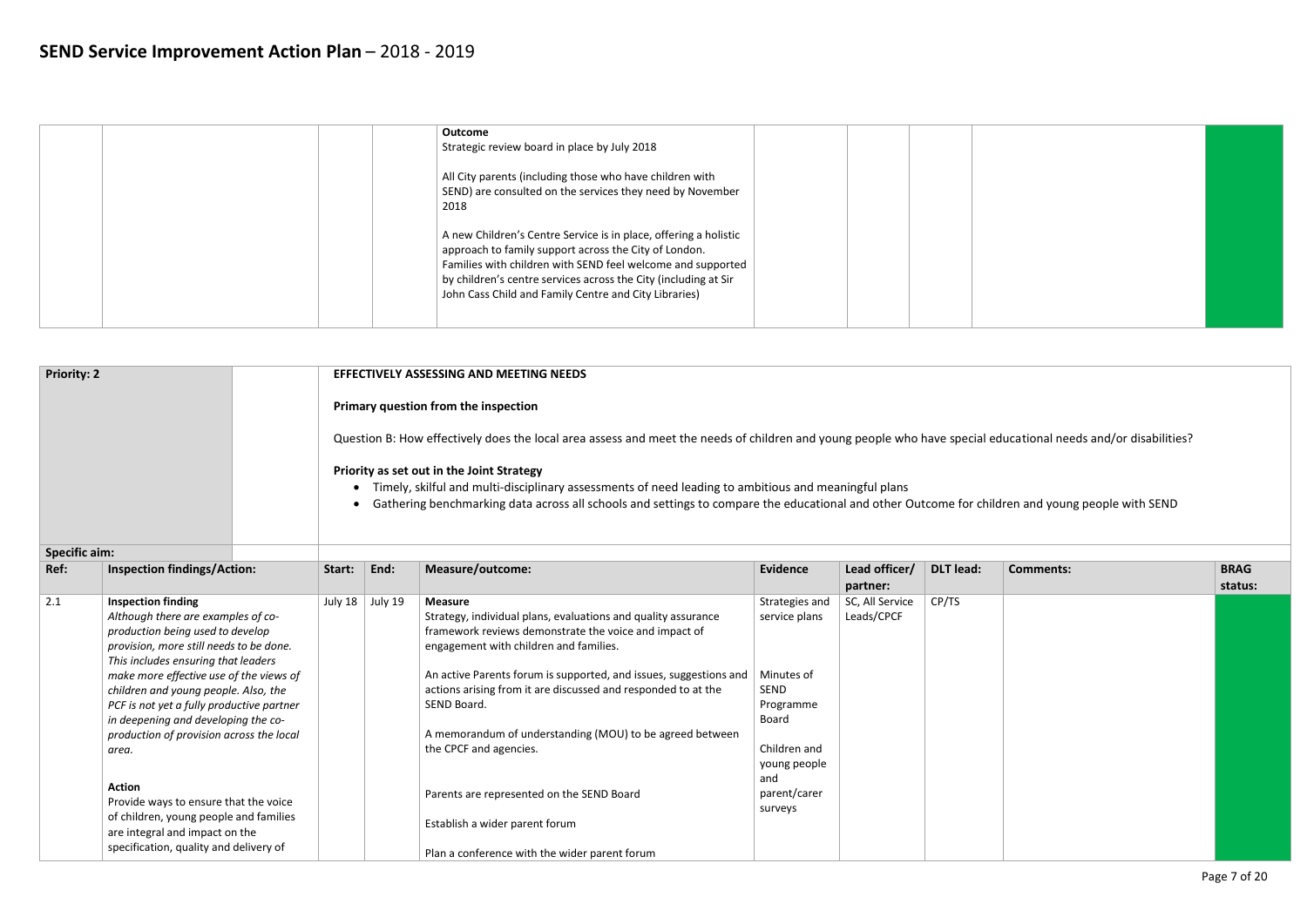| In response to needs of the community,<br>weekday library opening times have<br>been extended to 5.30pm (May 2018)                  |  |
|-------------------------------------------------------------------------------------------------------------------------------------|--|
| The placement sufficiency section of the<br>Short Breaks Strategy has been drafted.                                                 |  |
| A new Youth and Play offer for summer<br>activities was launched, including<br>provision for SEND                                   |  |
| Joint tender with Hackney for Short<br>breaks provision has been approved.<br>Tendering process due to begin end of<br>August 2018. |  |
|                                                                                                                                     |  |
|                                                                                                                                     |  |
| Reported to SEND Programme Board<br><b>June 2018</b>                                                                                |  |
|                                                                                                                                     |  |

|     | services. (SEND Strategic Action Plan<br>$2017-18$<br>Include Prospects work with Youth<br>Programme Board                                                                                                                                                                                                                                                                                                                                                                                                                                                                                                                                     |              |                           | <b>Outcome</b><br>Children, young people and their families are actively involved in<br>the co-production of services, the planning, evaluation and<br>delivery of services for those with SEND.<br>There is a high level of satisfaction from children and young<br>people and their families about how their needs are being<br>met/the services provided | Evidenced in<br>strategies/poli<br>cies<br>CPCF to advise<br>Feedback<br>following<br>conference |                                     |       |                                                                                                                                                                                                                                                                                                                                                                                                                                          |
|-----|------------------------------------------------------------------------------------------------------------------------------------------------------------------------------------------------------------------------------------------------------------------------------------------------------------------------------------------------------------------------------------------------------------------------------------------------------------------------------------------------------------------------------------------------------------------------------------------------------------------------------------------------|--------------|---------------------------|-------------------------------------------------------------------------------------------------------------------------------------------------------------------------------------------------------------------------------------------------------------------------------------------------------------------------------------------------------------|--------------------------------------------------------------------------------------------------|-------------------------------------|-------|------------------------------------------------------------------------------------------------------------------------------------------------------------------------------------------------------------------------------------------------------------------------------------------------------------------------------------------------------------------------------------------------------------------------------------------|
| 2.2 | <b>Inspection finding</b><br>Leaders know that there is a need to<br>continue to improve the local offer<br>through including more activities<br>within the local area and broadening<br>the range of short breaks that are<br>available.<br>Parents and carers have requested a<br>review of the availability of library<br>provision, which currently closes at<br>4.00pm onweekdays.<br><b>Action</b><br>Develop the Local Offer to include<br>more activities in the local area<br>Publish Short Breaks guidance<br>including process map and timescales<br>on the Local Offer<br>To further develop the parent area of<br>the Local Offer | July<br>2018 | July<br>2019              | <b>Measure</b><br>Short breaks strategy is updated to include sufficiency of short<br>break placements<br>Wider range of youth and play activities are available<br>New Short Breaks provision available for City Parents.<br><b>Outcome</b><br>Families report that they access a wider range of activities in the<br>local area.                          | Local Offer<br>includes a<br>wider range of<br>short breaks<br>activities                        | <b>FYI</b><br>Manager/MP,<br>SA, JH |       | In response to needs of the communi<br>weekday library opening times have<br>been extended to 5.30pm (May 2018<br>The placement sufficiency section of<br>Short Breaks Strategy has been drafte<br>A new Youth and Play offer for summ<br>activities was launched, including<br>provision for SEND<br>Joint tender with Hackney for Short<br>breaks provision has been approved.<br>Tendering process due to begin end o<br>August 2018. |
| 2.3 | <b>Inspection finding</b><br>Although health professionals provide a<br>thorough and comprehensive report to<br>the EHC planning process, they are not<br>routinely providing comments on the<br>draft EHC plan. Some practitioners,<br>such as speech and language<br>therapists, receive the draft plans but<br>other professionals, such as the<br>CAMHS team, do not. Health<br>professionals are not challenging how<br>their reports are being interpreted into                                                                                                                                                                          | July 18      | July 19<br>and<br>ongoing | <b>Measure</b><br>Audit by DMO of EHC Plans for children and young people in the<br>  City<br>Health professionals are represented at EHC planning meetings<br>and their view on draft EHXC plans re sought<br>Health outcomes and provision to be included in EHC plans<br>DCO to be represented at SEND panels<br>EHC plans signed off by Health          | EHC plans                                                                                        | SC/Health                           | CP/TS | Reported to SEND Programme Board<br>June 2018                                                                                                                                                                                                                                                                                                                                                                                            |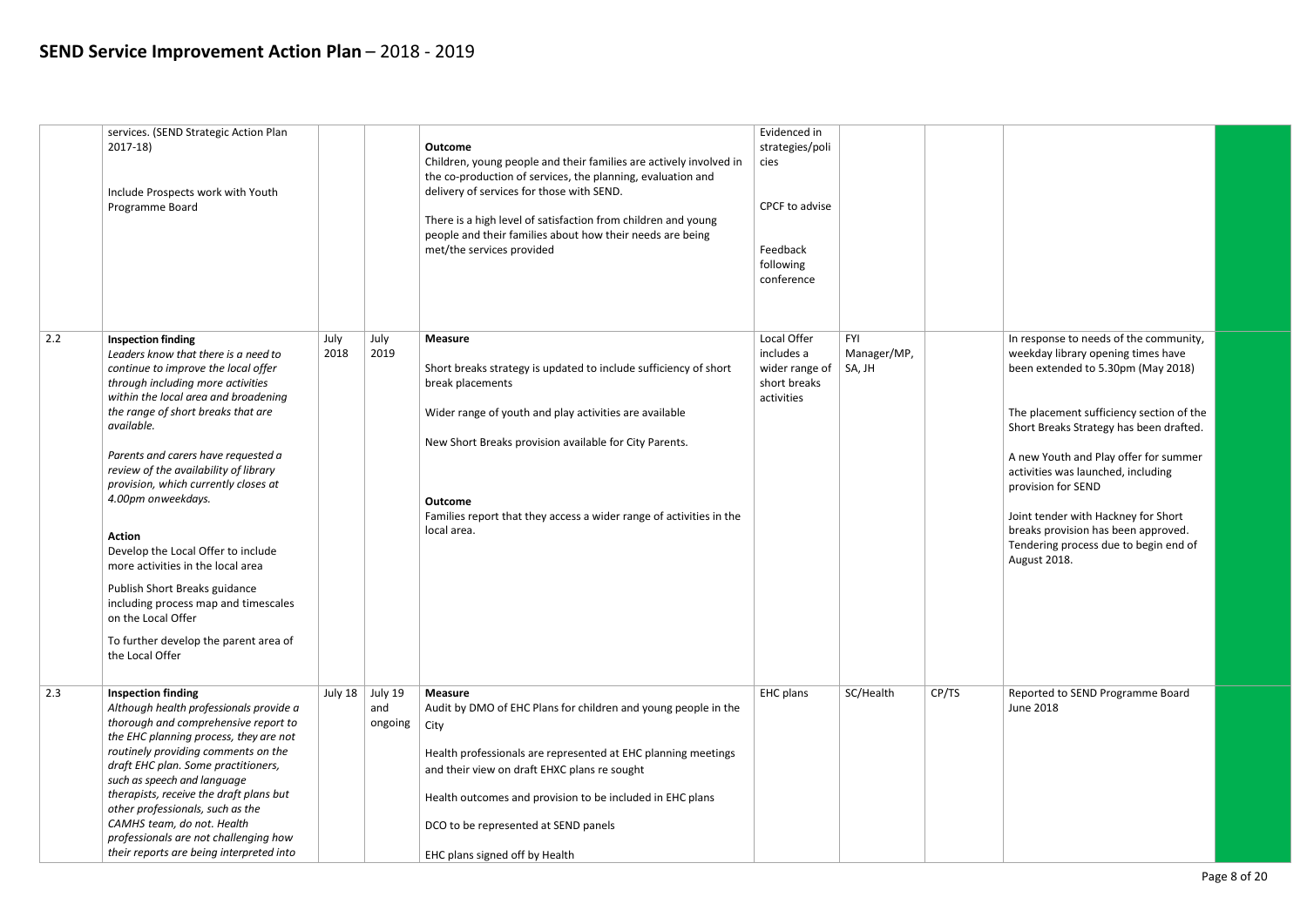|     | the final EHC plan.<br>The targets that health professionals<br>set for children and young people are<br>not always included in EHC plans in<br>their entirety. This means that families<br>and professionals are unable to focus<br>on the very specific Outcome that<br>have been identified, for example in<br>relation to speech and language<br>therapy, physiotherapy and<br>occupational therapy.<br><b>Action</b><br>Review of the functioning of health<br>process in the EHC needs assessment<br>process |              |                                | <b>Outcome</b><br>Health outcomes and provision fully included in EHC plan<br>Families and professionals are able to focus on the specific<br>outcomes that have been identified.                                                                                                                                                                                                                                      |                                |                                        |       |
|-----|--------------------------------------------------------------------------------------------------------------------------------------------------------------------------------------------------------------------------------------------------------------------------------------------------------------------------------------------------------------------------------------------------------------------------------------------------------------------------------------------------------------------|--------------|--------------------------------|------------------------------------------------------------------------------------------------------------------------------------------------------------------------------------------------------------------------------------------------------------------------------------------------------------------------------------------------------------------------------------------------------------------------|--------------------------------|----------------------------------------|-------|
| 2.4 | <b>Inspection finding</b><br>Although the SENDIASS is meeting<br>parents' needs, leaders are aware of<br>the need to enhance their evaluation<br>of the service, for example making<br>clear to parents how their needs will<br>be met should they need to contact<br>their SENDIASS caseworker during<br>holiday periods or when their<br>caseworker is not available.<br><b>Action</b><br>Undertake an evaluation of the<br>SENDIASS Service and how this can<br>best meet the needs of City resident            | July<br>2018 | July<br>2019<br>and<br>ongoing | <b>Measure</b><br>Annual Outcome Evaluation conducted with service users, with a<br>report to the SEND Programme Board<br>Regular wider consultation with parent, carers and young people<br><b>Outcome</b><br>Parents, carers and young people have timely access<br>to the SENDIASS service, including during holiday periods and<br>there are no delays to the service being accessed and issued<br>being resolved. | Annual<br>Evaluation<br>Report | SC/Tower<br><b>Hamlets</b><br>SENDIASS | CP/TS |
| 2.5 | children and young people<br><b>Inspection finding</b><br>Some parents expressed some<br>dissatisfaction with the timeliness of<br>follow-up to concerns. However, this<br>was not commonplace among the<br>views expressed by the wide range of<br>parents spoken to during the<br>inspection.<br><b>Action</b><br>Establish ways to measure parent/carer<br>satisfaction and dissatisfaction.                                                                                                                    | Sept.<br>18  | <b>Dec.18</b>                  | <b>Measure</b><br>Satisfaction surveys undertaken following EHC needs<br>assessments.<br>Practitioners signpost parents and carers to the appropriate<br>service.<br><b>Outcome</b><br>Communication with parents and carers is clear, prompt and<br>timely. Parents and carers report that professionals keep them<br>well informed.                                                                                  |                                | SC                                     | CP/TS |

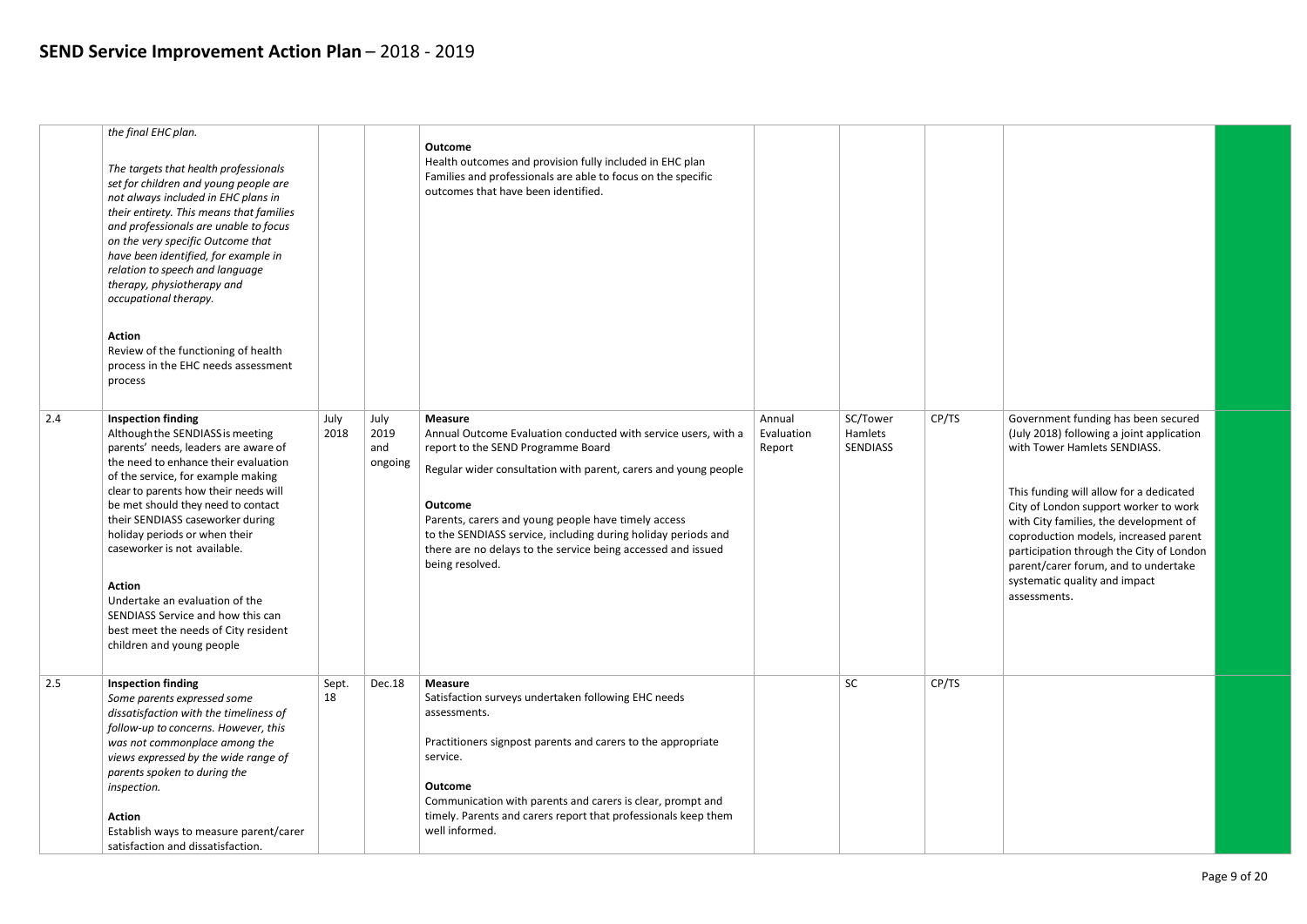|     | To ensure that written<br>correspondence is responded to<br>within the City of London's Customer<br>Service Standards timescale (10<br>working days).                                                                        |                         | Parents, carers and young people report that services are<br>responsive to their concerns/needs                                                                                                                                                                                                                                                                                                                                                                                                                                                                                        |           |             |       |        |
|-----|------------------------------------------------------------------------------------------------------------------------------------------------------------------------------------------------------------------------------|-------------------------|----------------------------------------------------------------------------------------------------------------------------------------------------------------------------------------------------------------------------------------------------------------------------------------------------------------------------------------------------------------------------------------------------------------------------------------------------------------------------------------------------------------------------------------------------------------------------------------|-----------|-------------|-------|--------|
| 2.6 | <b>Actions from SEND Service Action</b><br>Plan/SEND Strategic Action Plan 2017-<br>2018<br>Implement a quality assessment process<br>for EHC plans and annual reviews                                                       | Sep $18$ July $19$      | <b>Measure</b><br>Quality assurance framework is in place<br>Independent review (Aid hour)<br><b>Outcome</b><br>All EHC plans include SMART Outcome which have been<br>developed with children, young people and their parents/carers.<br>Consistently high quality EHC plans.<br>Outcomes form EHC plans inform the JSNA and joint<br>commissioning EHC provision value for money.<br>Aspirational outcomes are agreed with parent, carers, children                                                                                                                                  |           | SC/LH       | CP/TS |        |
| 2.7 | Strengthen relationships with Tower<br>Hamlets CCG to ensure clear pathways<br>for City of London children and young<br>people with SEND registered with a<br><b>Tower Hamlets GP</b>                                        | July 18 $\vert$ July 19 | and young people.<br><b>Measure</b><br>A strategic approach at a senior level is developed to strengthen<br>the relationship with Tower Hamlets CCG<br>Joint training and work with professionals in Tower Hamlets<br>services is undertaken to build relationships and develop<br>understanding of City of London needs and pathways<br>Outcome<br>Clear pathways for City of London children and young people<br>with SEND who are registered with Tower Hamlets GPs<br>Agreement for single City and Hackney DMO to have health<br>oversight of cases to ensure equity of provision |           | EW<br>SD/JE | CP/TS | Green? |
| 2.8 | Identify or develop a tool with which to<br>evaluate/measure Outcome from EHC<br>plans to link to and inform joint<br>commissioning of services and the<br>monitoring of contracts (Revised<br>Summary SEF - February 2018). | July 18 $\vert$ July 19 | <b>Measure</b><br>Outcome measures are developed and implemented to measure<br>and report education, health, wellbeing and social care impacts<br>Outcomes for education, health and social care and being<br>effectively monitored and scrutinised and reported to the SEND<br>Programme Board<br><b>Outcome</b><br>Outcome data is informing commissioning and strategic<br>planning, oversight and scrutiny                                                                                                                                                                         | EHC plans | SC, LH      | CP/TS |        |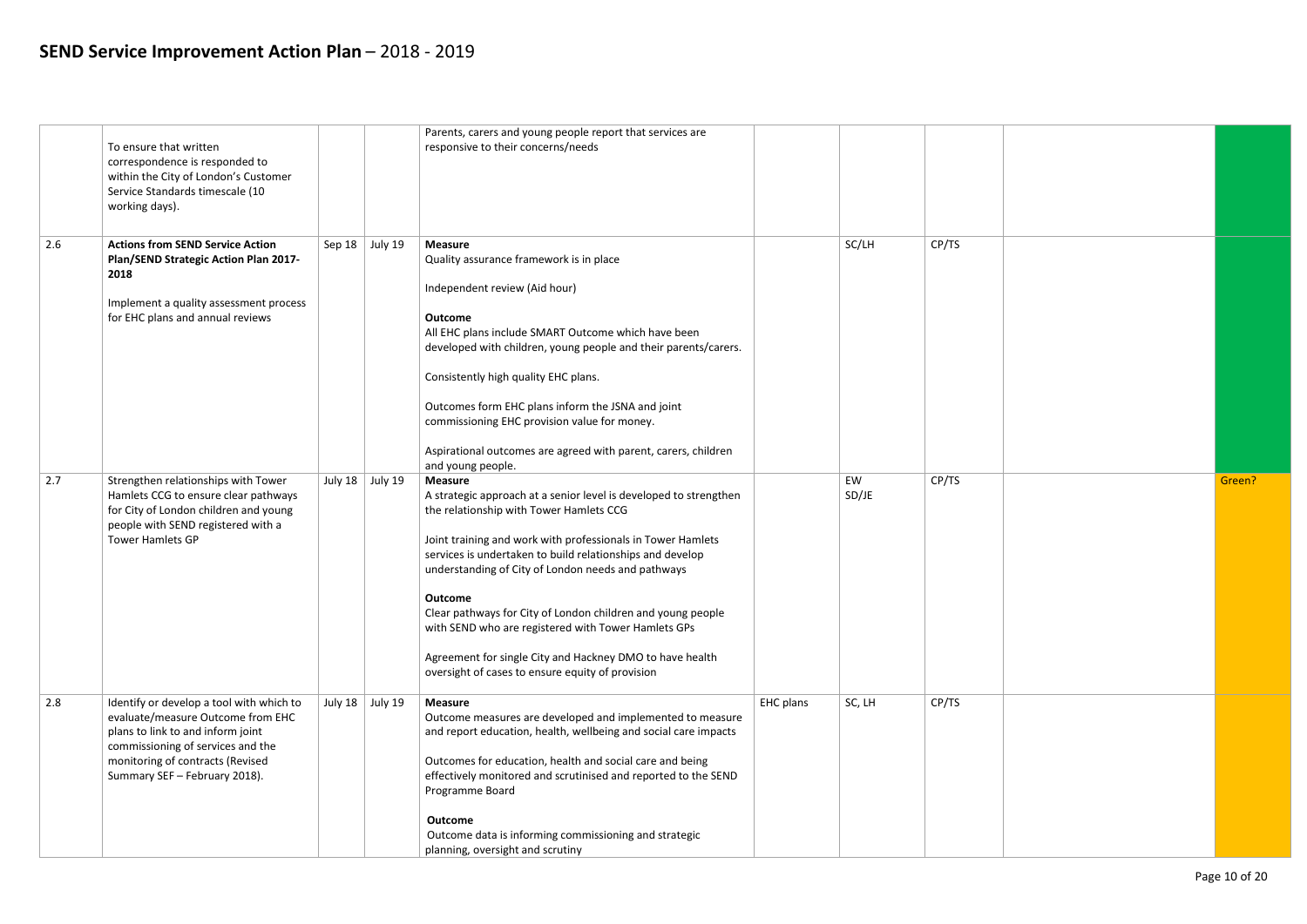

| <b>Priority: 3</b>                                                                                                                                                                                                                  |                                                                                                                                                                                                             |              | PROTECTING CHILDREN FROM HARM, SUPPORTING INDEPENDENCE<br>Training our children and young people how to respond to a risk to their safety<br>Ensuring all young people have sexual health training<br>Making sure education health and care plans provide suitable challenges and opportunities to take appropriate risks<br>Assuring ourselves of the safety of the school (and other) environments where our children and young people are placed<br><b>Inspection findings</b> |                                                                                                                                                                                                                                                                                                                                                                                               |                                                                                                                                                                                                                                                                  |           |                      |  |  |  |  |
|-------------------------------------------------------------------------------------------------------------------------------------------------------------------------------------------------------------------------------------|-------------------------------------------------------------------------------------------------------------------------------------------------------------------------------------------------------------|--------------|-----------------------------------------------------------------------------------------------------------------------------------------------------------------------------------------------------------------------------------------------------------------------------------------------------------------------------------------------------------------------------------------------------------------------------------------------------------------------------------|-----------------------------------------------------------------------------------------------------------------------------------------------------------------------------------------------------------------------------------------------------------------------------------------------------------------------------------------------------------------------------------------------|------------------------------------------------------------------------------------------------------------------------------------------------------------------------------------------------------------------------------------------------------------------|-----------|----------------------|--|--|--|--|
|                                                                                                                                                                                                                                     |                                                                                                                                                                                                             |              |                                                                                                                                                                                                                                                                                                                                                                                                                                                                                   |                                                                                                                                                                                                                                                                                                                                                                                               | Professionals and leaders have a clear understanding of the risks facing children and young people who have SEN and/or disab<br>monitoring of individual pupils means that additional social care support and interventions are in place to help young people to |           |                      |  |  |  |  |
| <b>Specific aim:</b><br>3.1<br><b>Actions from SEND Service Action</b><br>Plan/SEND Strategic Action Plan 2017-<br>2018<br>Ensure newly commissioned youth and<br>play services support CYP with SEND to<br>access their community. |                                                                                                                                                                                                             | Sept<br>2017 | July 19<br>and<br>ongoing                                                                                                                                                                                                                                                                                                                                                                                                                                                         | <b>Measure</b><br>Monitor SEND children and young people accessing services.<br>Get feedback and evaluate the services with young people with<br><b>SEND</b><br><b>Outcome</b><br>The Core Specification for Children's and Young People ensures<br>inclusive provision for SEND<br>All monitoring for DCCS Children's and young people's<br>commissioned services includes reporting on SEND | MP                                                                                                                                                                                                                                                               | <b>CP</b> | C<br>S)<br><b>SI</b> |  |  |  |  |
| 3.2                                                                                                                                                                                                                                 | Ensure that all commissioned and<br>recommended services are quality<br>assured in terms of safer recruitment,<br>DBS checks, appropriately qualified staff<br>and safeguarding procedures are in<br>place. | July<br>2018 | July<br>2019<br>and<br>ongoing                                                                                                                                                                                                                                                                                                                                                                                                                                                    | <b>Measure</b><br>Quality Assurance measures demonstrates that appropriate<br>safeguarding procedures are in place<br>Processes are in place to ensure that the voice of the child or<br>young person is heard<br><b>Outcome</b><br>Children and young people report that they feel safe and that<br>they know what to do if they are worried about their safety                              | <b>PD</b>                                                                                                                                                                                                                                                        |           |                      |  |  |  |  |
| 3.3                                                                                                                                                                                                                                 | Raise profile of sexual and relational<br>health service to be provided by newly<br>commissioned youth service to young<br>people and families.                                                             |              | Jan<br>2018                                                                                                                                                                                                                                                                                                                                                                                                                                                                       | July<br>2018                                                                                                                                                                                                                                                                                                                                                                                  | Early help and Education workers to have information on the new<br>service and to share it.<br>Numbers of referrals to youth services increase.                                                                                                                  | SA<br>JH  | <b>CP</b>            |  |  |  |  |

|  |  | Outcomes from EHC plans inform the JSNA and joint<br>commissioning EHC provision value for money. |  |  |
|--|--|---------------------------------------------------------------------------------------------------|--|--|
|  |  |                                                                                                   |  |  |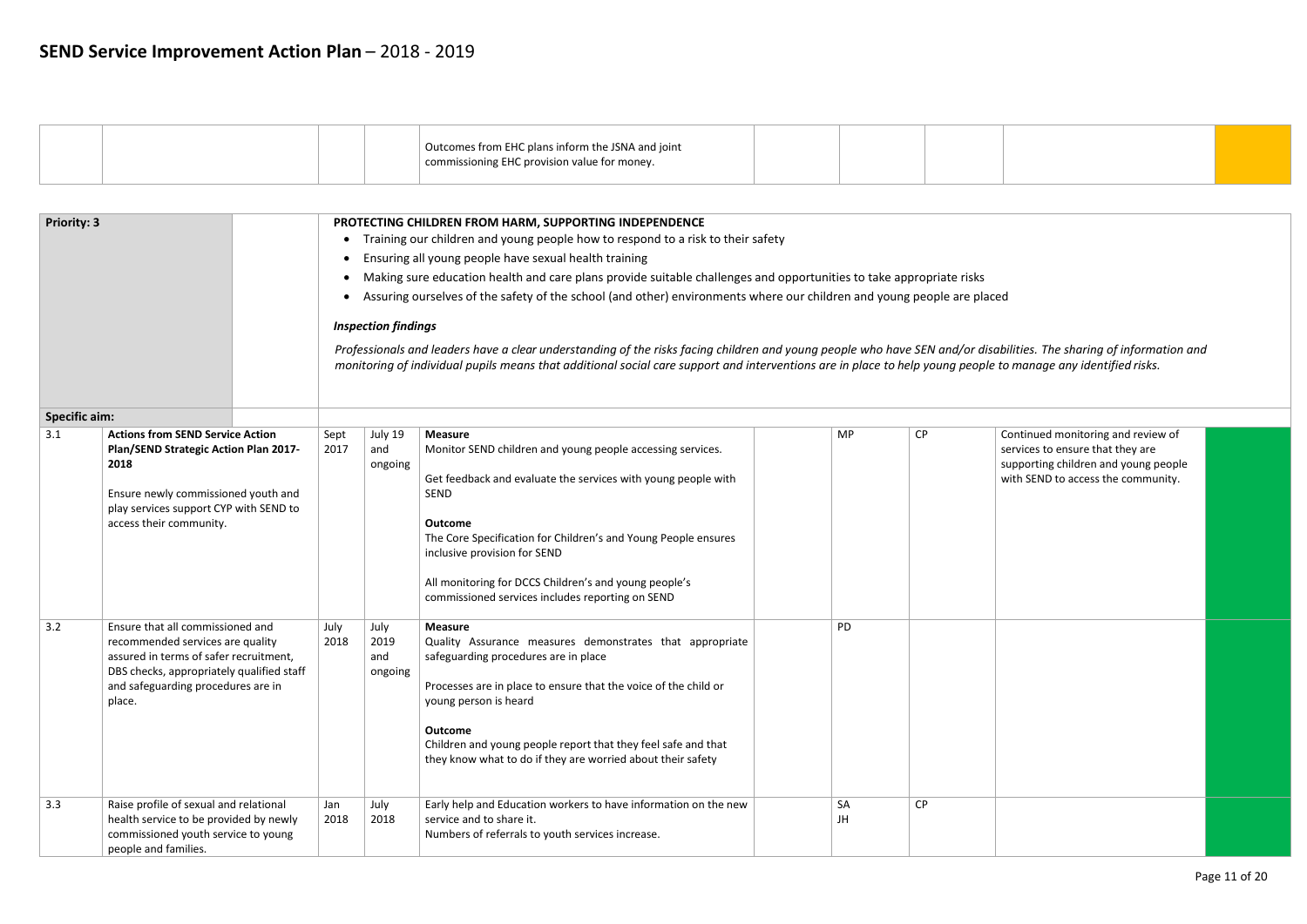| <b>Priority: 3</b>                                                                                                                                                                                                                                                                                                                   |                                                                                                                                                                                                               |  |              |                                | PROTECTING CHILDREN FROM HARM, SUPPORTING INDEPENDENCE                                                                                                                                                                                                                                                                             |                       |           |                                                                                                             |  |  |  |  |
|--------------------------------------------------------------------------------------------------------------------------------------------------------------------------------------------------------------------------------------------------------------------------------------------------------------------------------------|---------------------------------------------------------------------------------------------------------------------------------------------------------------------------------------------------------------|--|--------------|--------------------------------|------------------------------------------------------------------------------------------------------------------------------------------------------------------------------------------------------------------------------------------------------------------------------------------------------------------------------------|-----------------------|-----------|-------------------------------------------------------------------------------------------------------------|--|--|--|--|
|                                                                                                                                                                                                                                                                                                                                      |                                                                                                                                                                                                               |  |              |                                | Training our children and young people how to respond to a risk to their safety                                                                                                                                                                                                                                                    |                       |           |                                                                                                             |  |  |  |  |
|                                                                                                                                                                                                                                                                                                                                      |                                                                                                                                                                                                               |  |              |                                | Ensuring all young people have sexual health training                                                                                                                                                                                                                                                                              |                       |           |                                                                                                             |  |  |  |  |
|                                                                                                                                                                                                                                                                                                                                      |                                                                                                                                                                                                               |  |              |                                | Making sure education health and care plans provide suitable challenges and opportunities to take appropriate risks                                                                                                                                                                                                                |                       |           |                                                                                                             |  |  |  |  |
|                                                                                                                                                                                                                                                                                                                                      |                                                                                                                                                                                                               |  |              |                                | Assuring ourselves of the safety of the school (and other) environments where our children and young people are placed                                                                                                                                                                                                             |                       |           |                                                                                                             |  |  |  |  |
|                                                                                                                                                                                                                                                                                                                                      | <b>Inspection findings</b>                                                                                                                                                                                    |  |              |                                |                                                                                                                                                                                                                                                                                                                                    |                       |           |                                                                                                             |  |  |  |  |
| Professionals and leaders have a clear understanding of the risks facing children and young people who have SEN and/or disabilities. The sharing of information and<br>monitoring of individual pupils means that additional social care support and interventions are in place to help young people to manage any identified risks. |                                                                                                                                                                                                               |  |              |                                |                                                                                                                                                                                                                                                                                                                                    |                       |           |                                                                                                             |  |  |  |  |
| <b>Specific aim:</b>                                                                                                                                                                                                                                                                                                                 |                                                                                                                                                                                                               |  |              |                                |                                                                                                                                                                                                                                                                                                                                    |                       |           |                                                                                                             |  |  |  |  |
|                                                                                                                                                                                                                                                                                                                                      |                                                                                                                                                                                                               |  |              |                                |                                                                                                                                                                                                                                                                                                                                    |                       |           |                                                                                                             |  |  |  |  |
| 3.4                                                                                                                                                                                                                                                                                                                                  | Early Help, education service and<br>Children's Social Care to refer any young<br>person who is vulnerable around unsafe<br>relationships to the Vulnerable<br>Adolescent's Forum (with parental<br>consent). |  | Sept<br>2017 | July<br>2018                   | Vulnerable Adolescent's Forum (multi-disciplinary) minutes to<br>evidence young people with SEN support needs are being<br>considered.<br>Audits to show Early Help and Children's Social Care are referring<br>cases to the forum, and Outcome measured using either the<br>CIN/CP review process or the distance travelled tool. | RG<br><b>SA</b><br>JH | <b>CP</b> |                                                                                                             |  |  |  |  |
| 3.5                                                                                                                                                                                                                                                                                                                                  | Type of short breaks offered considers<br>opportunities for risk taking and<br>independence training.                                                                                                         |  | Sept<br>2017 | July<br>2019<br>and<br>ongoing | Early Help case audit shows short breaks include an element of<br>risk taking opportunity.                                                                                                                                                                                                                                         | SA, JH                | <b>CP</b> | Independence and travel training has<br>been now considered within Short<br>Breaks planning for summer 2018 |  |  |  |  |

| Priority: 4 |                                                                                                                                                                                                                                                |               | <b>PROMOTING INCLUSION</b><br>Working with all major stakeholders within the City of London to actively remove barriers to participation, including physical barriers, informational, communicational or<br>attitudinal<br>Supporting families creatively with short breaks that increase children and young people's opportunities<br>Mystery shopping venues and building a reliable information bank of accessible activities<br>Creating a queue-jumping pass for families who cannot wait in line for long |                                                                                                                                                                                                                                                                                      |          |                              |                  |                                                                                                                                                                                       |                        |  |
|-------------|------------------------------------------------------------------------------------------------------------------------------------------------------------------------------------------------------------------------------------------------|---------------|-----------------------------------------------------------------------------------------------------------------------------------------------------------------------------------------------------------------------------------------------------------------------------------------------------------------------------------------------------------------------------------------------------------------------------------------------------------------------------------------------------------------|--------------------------------------------------------------------------------------------------------------------------------------------------------------------------------------------------------------------------------------------------------------------------------------|----------|------------------------------|------------------|---------------------------------------------------------------------------------------------------------------------------------------------------------------------------------------|------------------------|--|
|             |                                                                                                                                                                                                                                                |               |                                                                                                                                                                                                                                                                                                                                                                                                                                                                                                                 | Developing a working group for improving playground design                                                                                                                                                                                                                           |          |                              |                  |                                                                                                                                                                                       |                        |  |
| Ref:        | <b>Specific aim:</b><br><b>Action:</b>                                                                                                                                                                                                         |               | End:                                                                                                                                                                                                                                                                                                                                                                                                                                                                                                            | Measure/outcome:                                                                                                                                                                                                                                                                     | Evidence | Lead<br>officer/<br>partner: | <b>DLT</b> lead: | <b>Comments:</b>                                                                                                                                                                      | <b>BRAG</b><br>status: |  |
| 4.1         | <b>Actions from SEND Service Action</b><br><b>Plan/SEND Strategic Action Plan 2017-</b><br>2018<br>Ensure that integrated commissioning<br>arrangements reflect and meet the<br>needs of City of London children and<br>young people with SEND | Sept.<br>2017 | July<br>2019<br>and<br>ongoing                                                                                                                                                                                                                                                                                                                                                                                                                                                                                  | <b>Measure</b><br>The City of London is represented on the Children and Young<br>People Workstream and any relevant sub-groups that emerge<br>City of London needs are well understood, and strategic needs<br>assessments and wellbeing strategies are aligned across the<br>system |          | EW<br>TS                     | CP               | Integrated Commissioning<br>arrangements across health, social care<br>and public in City and Hackney began in<br>April 2017.<br>Key City officers engaged including<br>Head of E&EY. |                        |  |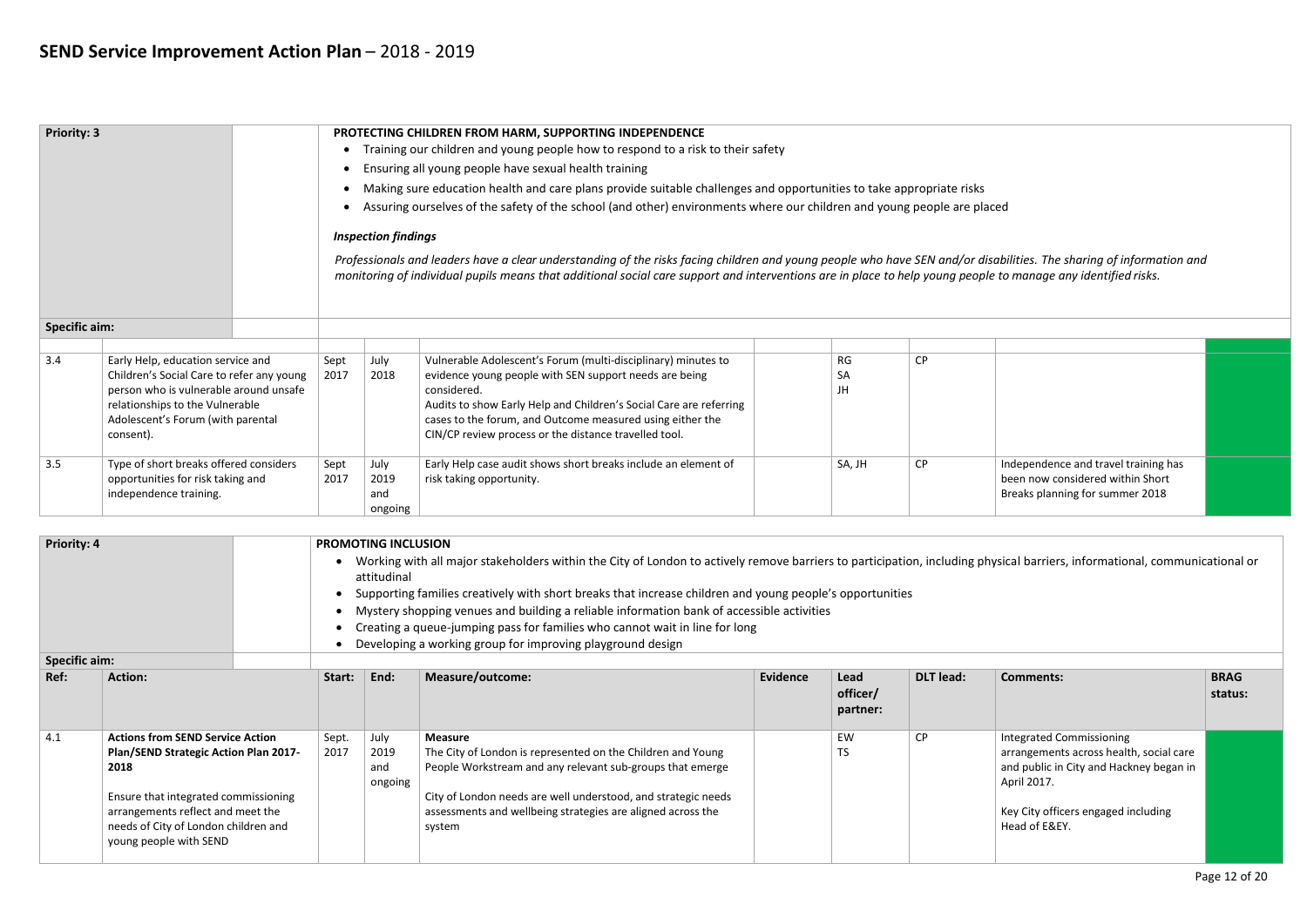|     |                                                                                                                                                                                             |              |                                | There is specific consideration of City of London needs within the<br>workstream                                                                                                                                                                                                                                                                                                    |         |           |
|-----|---------------------------------------------------------------------------------------------------------------------------------------------------------------------------------------------|--------------|--------------------------------|-------------------------------------------------------------------------------------------------------------------------------------------------------------------------------------------------------------------------------------------------------------------------------------------------------------------------------------------------------------------------------------|---------|-----------|
|     |                                                                                                                                                                                             |              |                                | Value is added to the services already provided to City of London<br>children and young people with SEND in any transformation<br>projects<br>City of London Children, young people and their families are<br>actively involved in the co-production of services, planning,<br>evaluation and delivery of services for SEND that are considered<br>through integrated commissioning |         |           |
|     |                                                                                                                                                                                             |              |                                | Outcome measures are developed and implemented for services<br>commissioned through integrated commissioning in order to<br>measure and report education, health, wellbeing and social care<br>impacts                                                                                                                                                                              |         |           |
|     |                                                                                                                                                                                             |              |                                | <b>Outcome</b><br>The quality of provision and outcomes for children and young<br>people are improved as a result of the local authority and health<br>making best use of resources through joint commissioning<br>services.                                                                                                                                                        |         |           |
| 4.2 | Ensure the City's needs are met in any<br>future joint commissioning (including<br>through attending the Integrated Joint<br>Commissioning Group, coordinated by<br>Hackney Learning Trust) | Sept<br>17   | July<br>2019<br>and<br>ongoing | <b>Measure</b><br>The City of London representation on this work stream.<br>Outcome<br>City of London children and young people have access to a range<br>of services to meet their needs.                                                                                                                                                                                          | MP      | CP/TS     |
| 4.3 | Ensure all CoL specifications take into<br>account the needs of children and young<br>people with SEND                                                                                      | Sept<br>2017 | July<br>2019<br>and<br>ongoing | <b>Measure</b><br>SEND provision included within Core Specification for Children<br>and Young People.<br>Work with Open Spaces to ensure SEND is considered within<br>future provision.<br><b>Outcome</b>                                                                                                                                                                           | MP/CPCF | <b>CP</b> |
|     |                                                                                                                                                                                             |              |                                | City families report that services meet the needs of their children<br>and young people.                                                                                                                                                                                                                                                                                            |         |           |

| CYPM workstream to propose<br>opportunities for aligned budgets                                                                                                   |  |
|-------------------------------------------------------------------------------------------------------------------------------------------------------------------|--|
| Workstream priority to have oversight<br>of the health elements of<br>the SEND offer and targeted joint<br>work as appropriate. Need to ensure<br>City relevance. |  |
| There is a London ADASS Peer Review of<br>integrated commissioning in City of<br>London in September 2018.                                                        |  |
|                                                                                                                                                                   |  |
|                                                                                                                                                                   |  |
|                                                                                                                                                                   |  |
|                                                                                                                                                                   |  |
|                                                                                                                                                                   |  |
|                                                                                                                                                                   |  |

| <b>Priority: 5</b>   | <b>CREATING SMOOTH TRANSITIONS BETWEEN STAGES AND SERVICES</b><br>Preparing for change with each of our children and young people at key stages<br>Ensuring all the pieces are in place before asking a child or young person to make a transition<br>Preparation for adulthood for all vulnerable children and young people<br>Undergoing formal transition assessments in preparation for adult care services |
|----------------------|-----------------------------------------------------------------------------------------------------------------------------------------------------------------------------------------------------------------------------------------------------------------------------------------------------------------------------------------------------------------------------------------------------------------|
| <b>Specific aim:</b> |                                                                                                                                                                                                                                                                                                                                                                                                                 |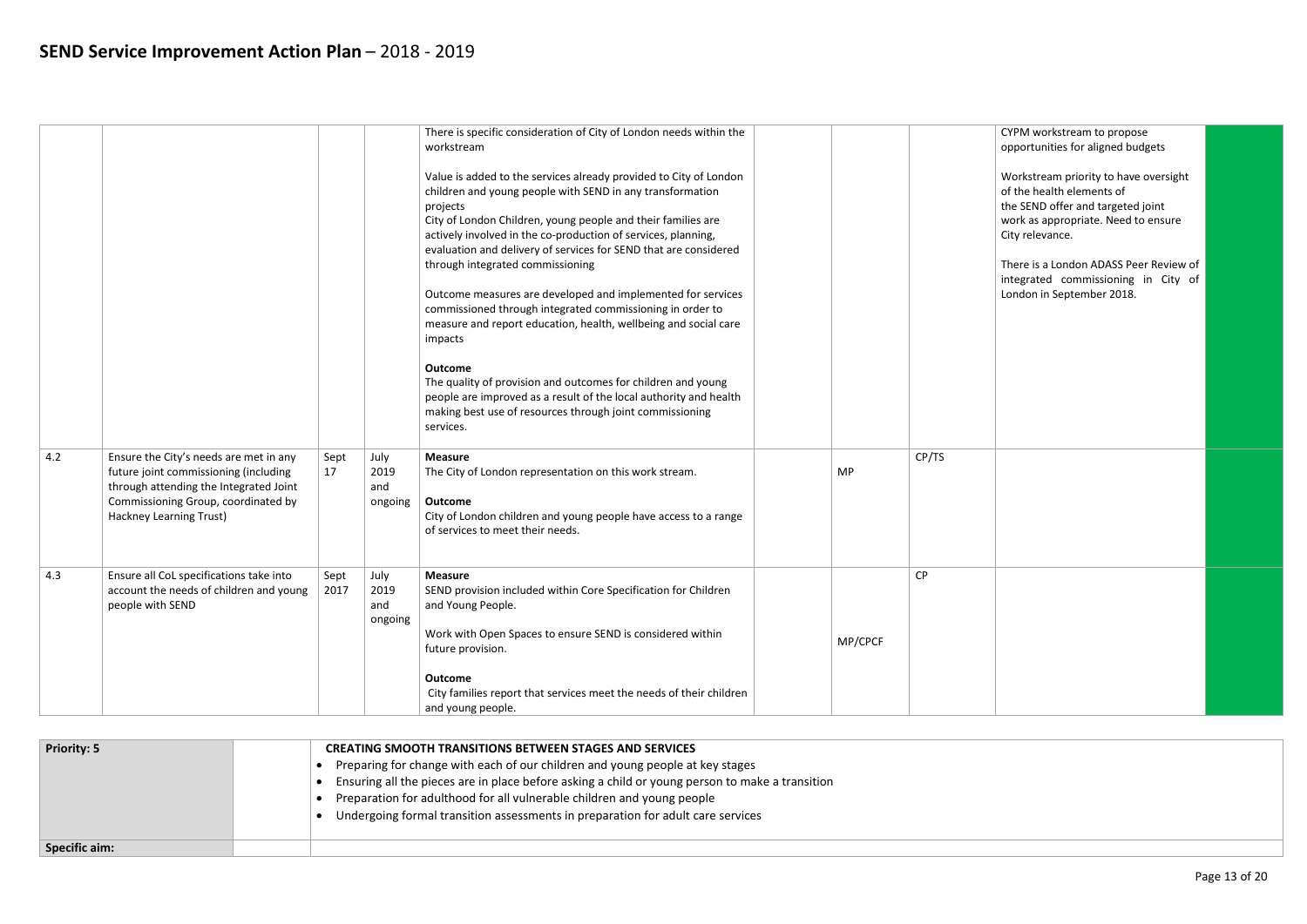| Priority: 6                                                                                                                                                                                                                                        |                                                                                                                                                                                                                                                                                                                                                                                                                                                                                                                               |  | <b>IMPROVING LONG-TERM OUTOMES AND CREATING AN AREA WIDE IMPACT</b>                                                                                   |              |                                                                                                                                                                                                                                                                                                                                                                                                                                                                                                                                               |                 |                              |                  |                                                                                                                                                                                                                                                                             |                    |  |  |  |
|----------------------------------------------------------------------------------------------------------------------------------------------------------------------------------------------------------------------------------------------------|-------------------------------------------------------------------------------------------------------------------------------------------------------------------------------------------------------------------------------------------------------------------------------------------------------------------------------------------------------------------------------------------------------------------------------------------------------------------------------------------------------------------------------|--|-------------------------------------------------------------------------------------------------------------------------------------------------------|--------------|-----------------------------------------------------------------------------------------------------------------------------------------------------------------------------------------------------------------------------------------------------------------------------------------------------------------------------------------------------------------------------------------------------------------------------------------------------------------------------------------------------------------------------------------------|-----------------|------------------------------|------------------|-----------------------------------------------------------------------------------------------------------------------------------------------------------------------------------------------------------------------------------------------------------------------------|--------------------|--|--|--|
|                                                                                                                                                                                                                                                    |                                                                                                                                                                                                                                                                                                                                                                                                                                                                                                                               |  | Primary question from the inspection                                                                                                                  |              |                                                                                                                                                                                                                                                                                                                                                                                                                                                                                                                                               |                 |                              |                  |                                                                                                                                                                                                                                                                             |                    |  |  |  |
|                                                                                                                                                                                                                                                    |                                                                                                                                                                                                                                                                                                                                                                                                                                                                                                                               |  | Question C: How effectively does the local area improve Outcome for children and young people who have special educational needs and/or disabilities? |              |                                                                                                                                                                                                                                                                                                                                                                                                                                                                                                                                               |                 |                              |                  |                                                                                                                                                                                                                                                                             |                    |  |  |  |
| Priority as set out in the Joint Strategy<br>Securing excellent long-term life Outcome through challenge, support and opportunity<br>• Monitoring and accounting for Outcome; using performance data to measure impact and inform re-commissioning |                                                                                                                                                                                                                                                                                                                                                                                                                                                                                                                               |  |                                                                                                                                                       |              |                                                                                                                                                                                                                                                                                                                                                                                                                                                                                                                                               |                 |                              |                  |                                                                                                                                                                                                                                                                             |                    |  |  |  |
| <b>Specific aim:</b>                                                                                                                                                                                                                               |                                                                                                                                                                                                                                                                                                                                                                                                                                                                                                                               |  |                                                                                                                                                       |              |                                                                                                                                                                                                                                                                                                                                                                                                                                                                                                                                               |                 |                              |                  |                                                                                                                                                                                                                                                                             |                    |  |  |  |
| Ref:                                                                                                                                                                                                                                               | <b>Action:</b>                                                                                                                                                                                                                                                                                                                                                                                                                                                                                                                |  | Start:                                                                                                                                                | End:         | Measure/outcome:                                                                                                                                                                                                                                                                                                                                                                                                                                                                                                                              | <b>Evidence</b> | Lead<br>officer/<br>partner: | <b>DLT</b> lead: | <b>Comments:</b>                                                                                                                                                                                                                                                            | <b>RAG status:</b> |  |  |  |
| 6.1                                                                                                                                                                                                                                                | <b>Inspection finding</b><br>Parents are dissatisfied with the -<br>service from general practitioners<br>(GPs) in the City. Parents felt that<br>their GPs were not always supportive<br>when they asked for help, advice<br>and/or referrals to specialist services.<br>The local area has not ensured that<br>enough parents are aware of the fact<br>that they can self-refer for access to<br>specialist services.<br><b>Action</b><br>Steps are taken to ensure staff within GP<br>services understand the SEND reforms |  | June<br>2018                                                                                                                                          | Dec.<br>2018 | <b>Measure</b><br>The GP service is made aware of the views of parents and young<br>people and are supported to address these.<br><b>Outcome</b><br>Parents and young people are aware of the pathways to access<br>specialist health services<br>Staff within GP services have an understand the SEND reforms and<br>their responsibilities in relation to this. They understand how<br>services are delivered locally to meet the needs of children and<br>young people with SEND, thresholds, and the process for<br>developing EHC plans. |                 | SD/CPCF,<br><b>DCO</b>       | CP               | SD has met with the Practice Manager<br>and GP at the Neaman (June 2018) to<br>address the issues raised during the<br>SEND inspection and a further meeting is<br>planned for September to include<br>representatives for the CPCF and the<br>DCO to discuss this further. |                    |  |  |  |

| Ref: | <b>Action:</b>                                                                                                                                                                                                      | Start:       | End:    | Measure/outcome:                                                                                                              | Evidence | Lead<br>officer/<br>partner:                                             | <b>DLT</b> lead: | <b>Comments:</b> | <b>BRAG</b><br>status: |
|------|---------------------------------------------------------------------------------------------------------------------------------------------------------------------------------------------------------------------|--------------|---------|-------------------------------------------------------------------------------------------------------------------------------|----------|--------------------------------------------------------------------------|------------------|------------------|------------------------|
| 5.5  | <b>Actions from SEND Service Action</b><br><b>Plan/SEND Strategic Action Plan 2017-</b><br>2018<br>Identify the City of London strategic lead<br>for post 19 developments.                                          | Sept<br>2017 | Sept 18 | Post 19 lead to establish a plan to develop pathways and a range<br>of service to support transition in to adulthood post 19. |          | $\mathsf{I}\mathsf{T}$                                                   | <b>CP</b>        |                  |                        |
| 5.6  | Put broad scope plans in place for post<br>16 and post 19 progressions with exit<br>pathways so that when young people are<br>transitioning to adulthood their access to<br>training and employment is facilitated. | Sept<br>2017 | Sept 18 | Plan developed for 16-19 pathways and support networks.                                                                       |          | $\mathsf{I}\mathsf{T}$<br>JA<br>(Information,<br>Advice and<br>Guidance) | <b>CP</b>        |                  |                        |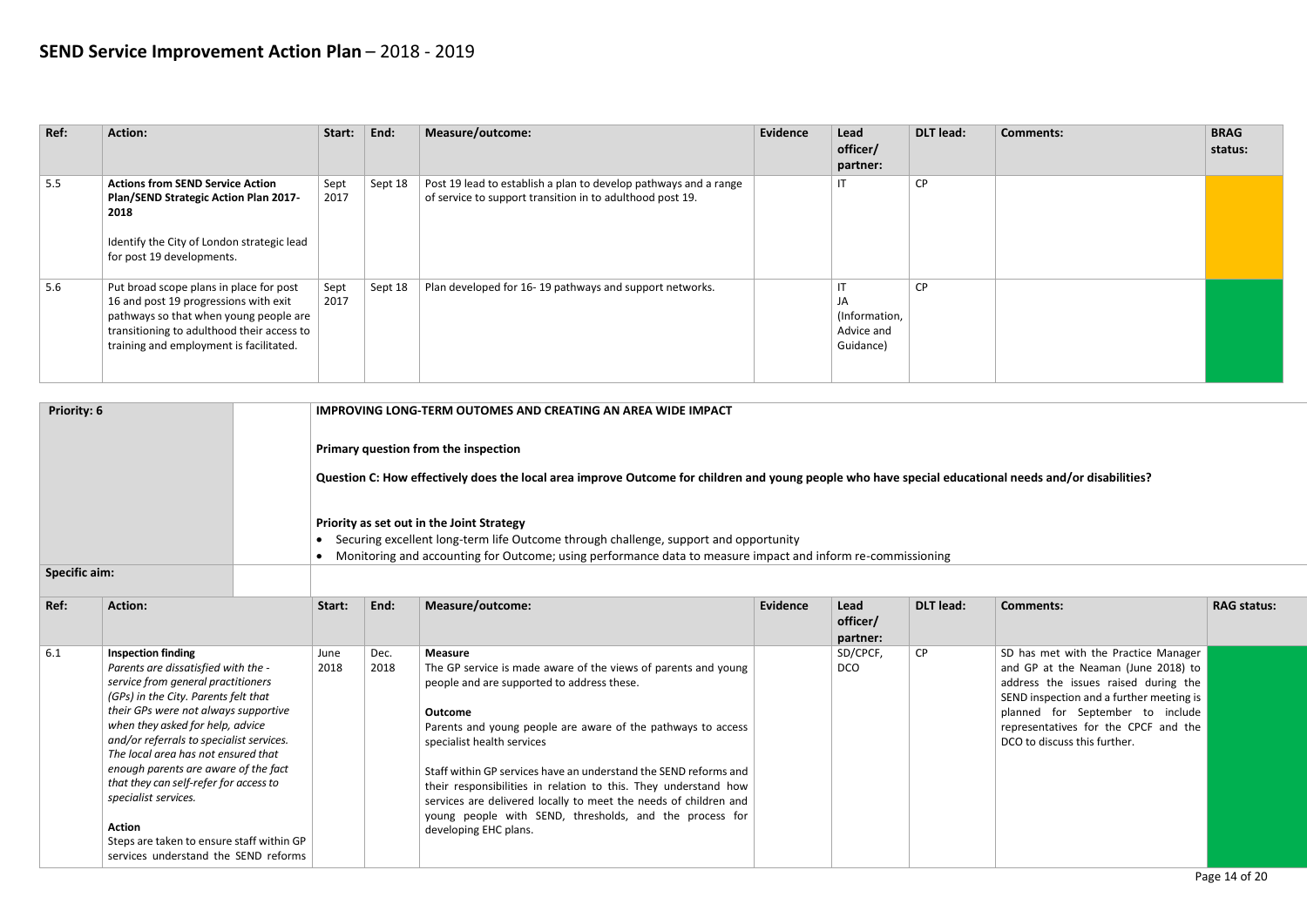| Priority: 6 |                                                                                                                                                                                                                                                                                                                                                                                                                                                                                                                                             |                                                                                                                                                                                                                                                                 |  | <b>IMPROVING LONG-TERM OUTOMES AND CREATING AN AREA WIDE IMPACT</b>                                                                                                                                                                                                                                                                                                                                                                 |       |    |                                                                                                                                   |  |  |  |
|-------------|---------------------------------------------------------------------------------------------------------------------------------------------------------------------------------------------------------------------------------------------------------------------------------------------------------------------------------------------------------------------------------------------------------------------------------------------------------------------------------------------------------------------------------------------|-----------------------------------------------------------------------------------------------------------------------------------------------------------------------------------------------------------------------------------------------------------------|--|-------------------------------------------------------------------------------------------------------------------------------------------------------------------------------------------------------------------------------------------------------------------------------------------------------------------------------------------------------------------------------------------------------------------------------------|-------|----|-----------------------------------------------------------------------------------------------------------------------------------|--|--|--|
|             |                                                                                                                                                                                                                                                                                                                                                                                                                                                                                                                                             |                                                                                                                                                                                                                                                                 |  | Primary question from the inspection<br>Question C: How effectively does the local area improve Outcome for children and young people who have special educational needs and/or disabilities?                                                                                                                                                                                                                                       |       |    |                                                                                                                                   |  |  |  |
|             | and their responsibilities in relation to                                                                                                                                                                                                                                                                                                                                                                                                                                                                                                   | Priority as set out in the Joint Strategy<br>Securing excellent long-term life Outcome through challenge, support and opportunity<br>$\bullet$<br>• Monitoring and accounting for Outcome; using performance data to measure impact and inform re-commissioning |  |                                                                                                                                                                                                                                                                                                                                                                                                                                     |       |    |                                                                                                                                   |  |  |  |
|             | this.                                                                                                                                                                                                                                                                                                                                                                                                                                                                                                                                       |                                                                                                                                                                                                                                                                 |  |                                                                                                                                                                                                                                                                                                                                                                                                                                     |       |    |                                                                                                                                   |  |  |  |
| $6.2$       | <b>Inspection findings</b><br>Health professionals, providers and<br>families stated that, in some cases,<br>access to health services was unclear.<br>Families living in certain postcodes in<br>the City who access GP services not<br>associated with the NHS City &<br><b>Hackney Clinical Commissioning</b><br>Group found the pathways confusing<br>and at times transfer between health<br>services was necessary. This means<br>that children and young people may<br>experience disruption to the care that<br>they are receiving. | Sept. 18 July 19                                                                                                                                                                                                                                                |  | <b>Measure</b><br>A clear referral guide is made available to professionals and<br>families.<br><b>Outcome</b><br>Children and young people are signposted to the appropriate<br>health services, relevant to their postcodes and so do not<br>experience disruption to the care they are receiving because of<br>postcode issues.                                                                                                  | SD/JE | CP | SD/JE to report to the SEND Programme<br>Board in December 18 on referral<br>pathways and work/planned work with<br>primary care. |  |  |  |
|             | <b>Action</b><br>Steps are taken to ensure that health<br>professionals, providers and families<br>have clarity regarding health pathways<br>for City of London residents.                                                                                                                                                                                                                                                                                                                                                                  |                                                                                                                                                                                                                                                                 |  |                                                                                                                                                                                                                                                                                                                                                                                                                                     |       |    |                                                                                                                                   |  |  |  |
| 6.3         | <b>Inspection findings</b><br>The DMO is currently in the<br>process of collating<br>information to undertake an<br>audit of the quality of<br>medical assessments being<br>used in EHC plans, but this is<br>still in its infancy. This<br>means that the DMO has no<br>oversight of the quality of<br>the health input into the EHC<br>plans of children and young<br>people who are not                                                                                                                                                  | Sept. $18$ Jan. 19                                                                                                                                                                                                                                              |  | <b>Measure</b><br>Audit by DMO of EHC Plans includes children and young people<br>registered with GP practices outside of the City.<br>EHC plans are amended to reflect recommendations of the<br>review<br><b>Outcome</b><br>The DMO has oversight of the quality of the health input into the<br>EHC plans of children and young people who are not registered<br>with a City and Hackney practice and can influence improvement. | SC/JE |    | Reported to SEND Programme Board<br><b>June 2018</b>                                                                              |  |  |  |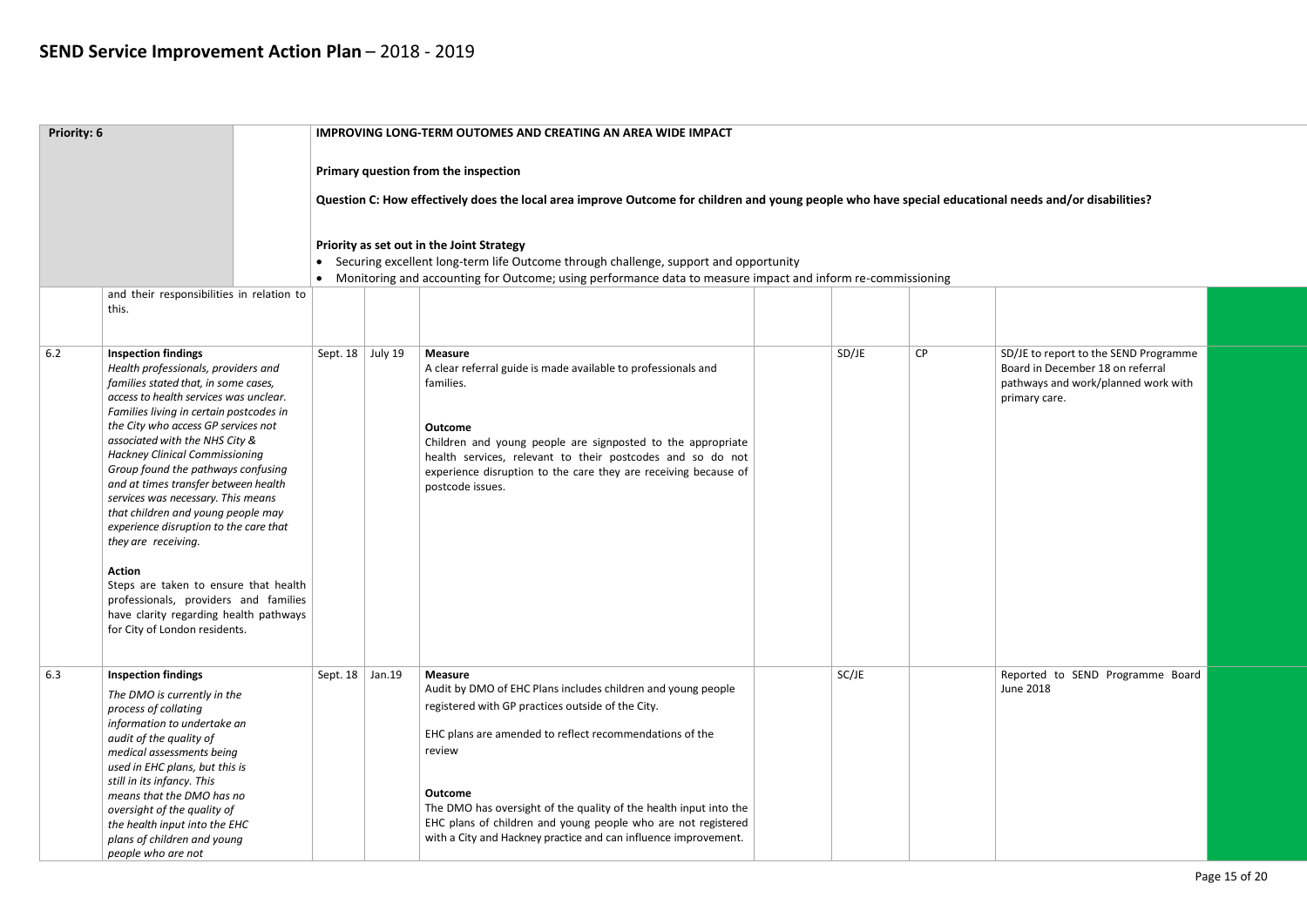| Priority: 6 |                                                                                                                                                                                                                                                                                                                                                                                                                                                              |                                                                                                                                                                                                                                                                 |                                        | <b>IMPROVING LONG-TERM OUTOMES AND CREATING AN AREA WIDE IMPACT</b>                                                                                                                                                                                                                                                                                                        |                    |    |  |  |  |  |
|-------------|--------------------------------------------------------------------------------------------------------------------------------------------------------------------------------------------------------------------------------------------------------------------------------------------------------------------------------------------------------------------------------------------------------------------------------------------------------------|-----------------------------------------------------------------------------------------------------------------------------------------------------------------------------------------------------------------------------------------------------------------|----------------------------------------|----------------------------------------------------------------------------------------------------------------------------------------------------------------------------------------------------------------------------------------------------------------------------------------------------------------------------------------------------------------------------|--------------------|----|--|--|--|--|
|             |                                                                                                                                                                                                                                                                                                                                                                                                                                                              |                                                                                                                                                                                                                                                                 |                                        | Primary question from the inspection<br>Question C: How effectively does the local area improve Outcome for children and young people who have special educational needs and/or disabilities?                                                                                                                                                                              |                    |    |  |  |  |  |
|             | registered with a City and<br>Hackney practice and cannot<br>influence any improvement.                                                                                                                                                                                                                                                                                                                                                                      | Priority as set out in the Joint Strategy<br>Securing excellent long-term life Outcome through challenge, support and opportunity<br>$\bullet$<br>• Monitoring and accounting for Outcome; using performance data to measure impact and inform re-commissioning |                                        |                                                                                                                                                                                                                                                                                                                                                                            |                    |    |  |  |  |  |
|             |                                                                                                                                                                                                                                                                                                                                                                                                                                                              |                                                                                                                                                                                                                                                                 |                                        |                                                                                                                                                                                                                                                                                                                                                                            |                    |    |  |  |  |  |
| 6.4         | <b>Inspection findings</b><br>Leaders have prioritised<br>improving pathways into<br>employment for adults with<br>learning difficulties. The<br>local offer is currently being<br>improved to include more<br>information about<br>preparing for employment<br>and signposting possible<br>pathways.<br><b>Action</b><br>The Local Offer is improved to include<br>more information about preparing for<br>employment and signposting possible<br>pathways. | Sept. $18$ July 19                                                                                                                                                                                                                                              |                                        | <b>Measure</b><br><b>Outcome</b><br>Young people are able to access a wide range of information about<br>preparing for adulthood, employment and training.                                                                                                                                                                                                                 | <b>FYI Manager</b> | CP |  |  |  |  |
| 6.5         | <b>Inspection findings</b><br>There is currently no use of<br>personal budgets in the<br>local area beyond direct<br>payments for short breaks<br>and the offer of personal<br>health budgets for children<br>and young people eligible<br>for continuing care.<br><b>Action</b><br>Promote the use of/option<br>of personal budget with<br>parents and carers and                                                                                           |                                                                                                                                                                                                                                                                 | Sept. $18$ Dec. $18$<br>and<br>ongoing | <b>Measure</b><br>The option of personal budget is discussed with families at EHC<br>planning meetings and at annual review meetings.<br>"Easy read" version of the Personal Budget policy is available on<br>the Local Offer<br><b>Outcome</b><br>Parents and young people report that they have more choice and<br>control about the provision and how they access this. | <b>SC</b>          | CP |  |  |  |  |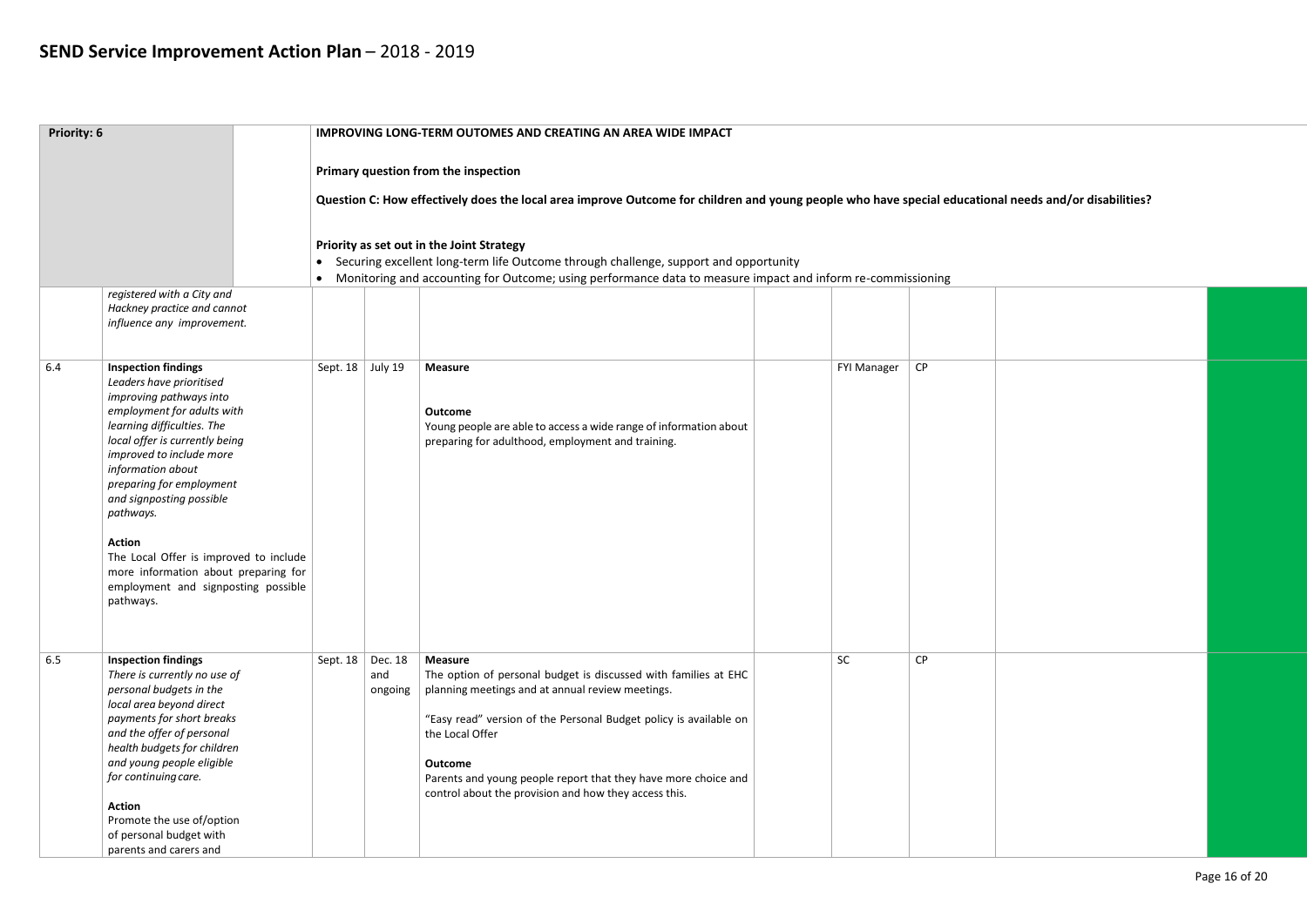| Priority: 6 |                                                                                                                                                                                                                                                                                                                                                                                                                                                                                                                                                                                                                                                                                                                                                                                                            |              |                | <b>IMPROVING LONG-TERM OUTOMES AND CREATING AN AREA WIDE IMPACT</b>                                                                                                                                                                                |           |    |                                                                                                                                                                                                                              |  |
|-------------|------------------------------------------------------------------------------------------------------------------------------------------------------------------------------------------------------------------------------------------------------------------------------------------------------------------------------------------------------------------------------------------------------------------------------------------------------------------------------------------------------------------------------------------------------------------------------------------------------------------------------------------------------------------------------------------------------------------------------------------------------------------------------------------------------------|--------------|----------------|----------------------------------------------------------------------------------------------------------------------------------------------------------------------------------------------------------------------------------------------------|-----------|----|------------------------------------------------------------------------------------------------------------------------------------------------------------------------------------------------------------------------------|--|
|             |                                                                                                                                                                                                                                                                                                                                                                                                                                                                                                                                                                                                                                                                                                                                                                                                            |              |                | Primary question from the inspection<br>Question C: How effectively does the local area improve Outcome for children and young people who have special educational needs and/or disabilities?                                                      |           |    |                                                                                                                                                                                                                              |  |
|             |                                                                                                                                                                                                                                                                                                                                                                                                                                                                                                                                                                                                                                                                                                                                                                                                            | $\bullet$    |                | Priority as set out in the Joint Strategy<br>Securing excellent long-term life Outcome through challenge, support and opportunity<br>• Monitoring and accounting for Outcome; using performance data to measure impact and inform re-commissioning |           |    |                                                                                                                                                                                                                              |  |
|             | young people who have an<br>EHC plan or who are<br>undergoing an EHC needs<br>assessment.                                                                                                                                                                                                                                                                                                                                                                                                                                                                                                                                                                                                                                                                                                                  |              |                |                                                                                                                                                                                                                                                    |           |    |                                                                                                                                                                                                                              |  |
| 6.6         | <b>Inspection findings</b><br>Leaders have created a 'data<br>digest' of information that<br>relates to children and young<br>people who have SEN and/or<br>disabilities. They review the<br>digest regularly and use it to<br>report to the SEND<br>programme board. Although<br>the digest includes a lot of<br>valuable information, it does<br>not fully reflect the Outcome<br>being achieved by those who<br>are on SEN support. Leaders<br>acknowledge the need to<br>consider how best to account<br>for the broad Outcome of<br>this group of children and<br>young people.<br><b>Action</b><br>The data digest is further developed to<br>include data relating to outcomes of<br>children and young people who are at<br>SEN support and attending schools and<br>settings outside of the City. | July 18      | and<br>ongoing | July 19   Measure<br>A comprehensive SEND dataset is routinely reported to the SEND<br>Board, CSMT and the SIB<br><b>Outcome</b><br>Performance analysis and reporting enables strategic planning,<br>oversight and scrutiny.                      | <b>MR</b> | CP |                                                                                                                                                                                                                              |  |
| 6.7         | <b>Actions from SEND Service Action</b><br>Plan/SEND Strategic Action Plan 2017-<br>2018<br>Develop links with available resources<br>for employment and training support.                                                                                                                                                                                                                                                                                                                                                                                                                                                                                                                                                                                                                                 | July<br>2018 | July<br>2019   | <b>Outcome</b><br>Increased employability and employment levels<br><b>Measure</b><br>Quality Assurance demonstrates employment being considered<br>Number of people in paid employment.<br><b>Outcome Measurement Tool</b>                         | IT/MP     | CP | Accessing and engaging in work,<br>training, education or volunteering is<br>one of the National Eligibility Criteria<br>under the Care Act.<br>This is a mandatory section ASC FACE<br>Assessment tool used for Transitions |  |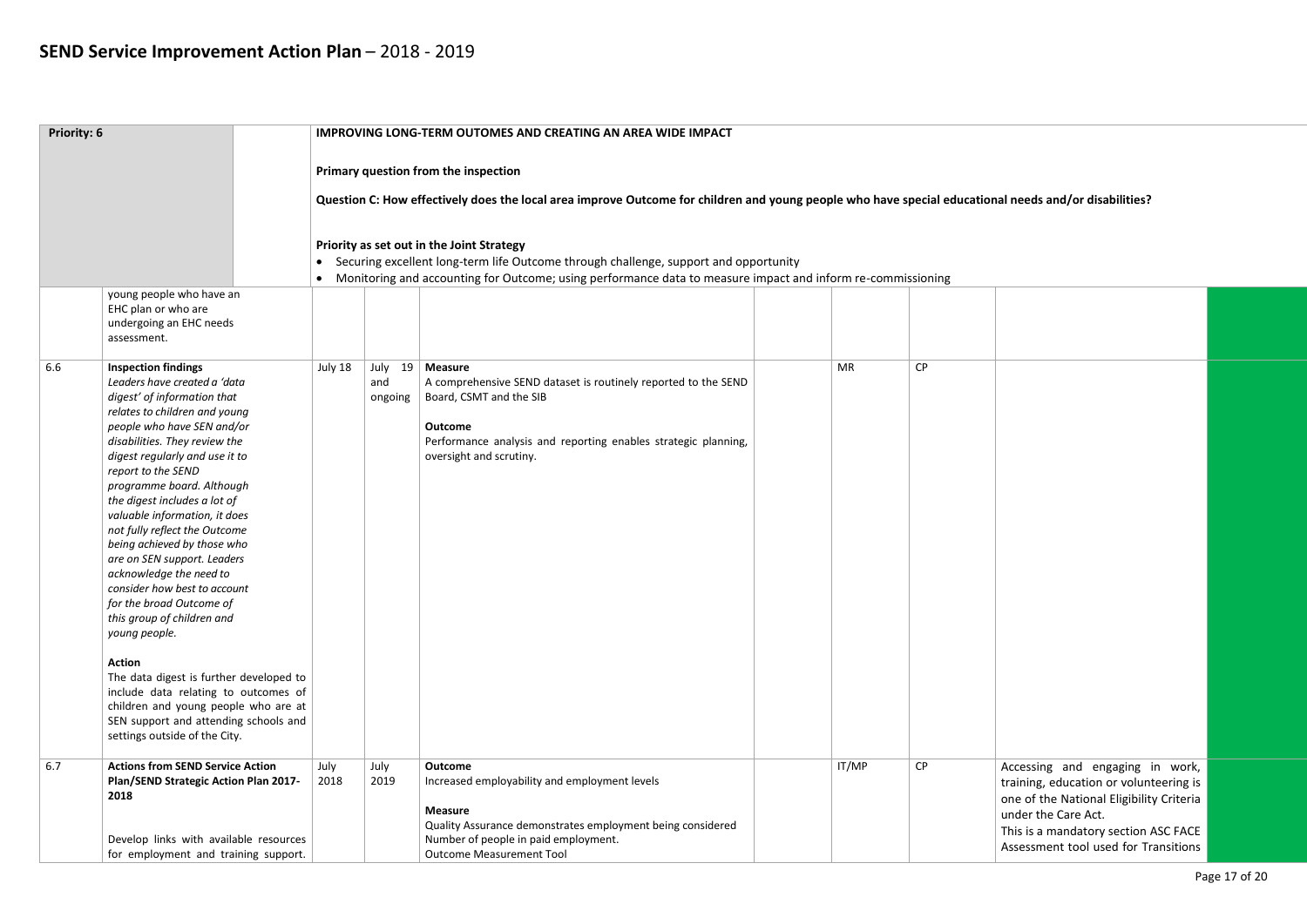and all subsequent needs assessments. Where this is assessed as a need it will automatically be brought forward to the FACE Support plan and the Support plan review completed a minimum of annually.

| Priority: 6 |                                                                                                                                                                             |           | <b>IMPROVING LONG-TERM OUTOMES AND CREATING AN AREA WIDE IMPACT</b>                                                                                                                                           |              |           |
|-------------|-----------------------------------------------------------------------------------------------------------------------------------------------------------------------------|-----------|---------------------------------------------------------------------------------------------------------------------------------------------------------------------------------------------------------------|--------------|-----------|
|             |                                                                                                                                                                             |           | Primary question from the inspection                                                                                                                                                                          |              |           |
|             |                                                                                                                                                                             |           | Question C: How effectively does the local area improve Outcome for children and young people who have special educat                                                                                         |              |           |
|             |                                                                                                                                                                             |           |                                                                                                                                                                                                               |              |           |
|             |                                                                                                                                                                             | $\bullet$ | Priority as set out in the Joint Strategy<br>Securing excellent long-term life Outcome through challenge, support and opportunity                                                                             |              |           |
|             |                                                                                                                                                                             | $\bullet$ | Monitoring and accounting for Outcome; using performance data to measure impact and inform re-commissioning                                                                                                   |              |           |
|             | Ensure Action pathways in place to work<br>towards increased employability and<br>raising employment levels.                                                                |           | <b>ASCOF local reporting</b>                                                                                                                                                                                  |              |           |
|             |                                                                                                                                                                             |           |                                                                                                                                                                                                               |              |           |
|             |                                                                                                                                                                             |           |                                                                                                                                                                                                               |              |           |
|             |                                                                                                                                                                             |           |                                                                                                                                                                                                               |              |           |
|             |                                                                                                                                                                             |           |                                                                                                                                                                                                               |              |           |
|             |                                                                                                                                                                             |           |                                                                                                                                                                                                               |              |           |
|             |                                                                                                                                                                             |           |                                                                                                                                                                                                               |              |           |
|             |                                                                                                                                                                             |           |                                                                                                                                                                                                               |              |           |
|             |                                                                                                                                                                             |           |                                                                                                                                                                                                               |              |           |
|             |                                                                                                                                                                             |           |                                                                                                                                                                                                               |              |           |
|             |                                                                                                                                                                             |           |                                                                                                                                                                                                               |              |           |
|             |                                                                                                                                                                             |           |                                                                                                                                                                                                               |              |           |
| 6.8         | Identify people at an early stage in their<br>childhood to plan for adulthood. Adults<br>team to allocate a case worker at 16+ to<br>work jointly with transition planning. |           | <b>Outcome</b><br>A smooth transfer to an adult environment where young adults<br>move from child-centred to adult-orientated health and social care<br>systems as distinct from a single chronological event | $\mathsf{I}$ | <b>CP</b> |
|             |                                                                                                                                                                             |           | <b>Measure</b><br>Quality assurance from Case recording demonstrates ASC<br>involvement from 16+<br>Quality Assurance of Transition forum recording                                                           |              |           |
|             |                                                                                                                                                                             |           |                                                                                                                                                                                                               |              |           |

### tional needs and/or disabilities?

Transitions forum in place to identify people in planning for adulthood– see protocol.

Available Resources include:

 $\overline{\omega}$ 150914\_EW\_Transitio nsProtocol.doc

- CoL Adult Education and Apprenticeships
- Tower Project Employment Support currently with Commissioning to agree spot purchase contract
- ASC Employment project

Included in Youth and Play Services Contract specification outputs and KPIs



### Final draft Addendum - youth services.pdf

ASC senior Social worker named person for transitions and attending forum.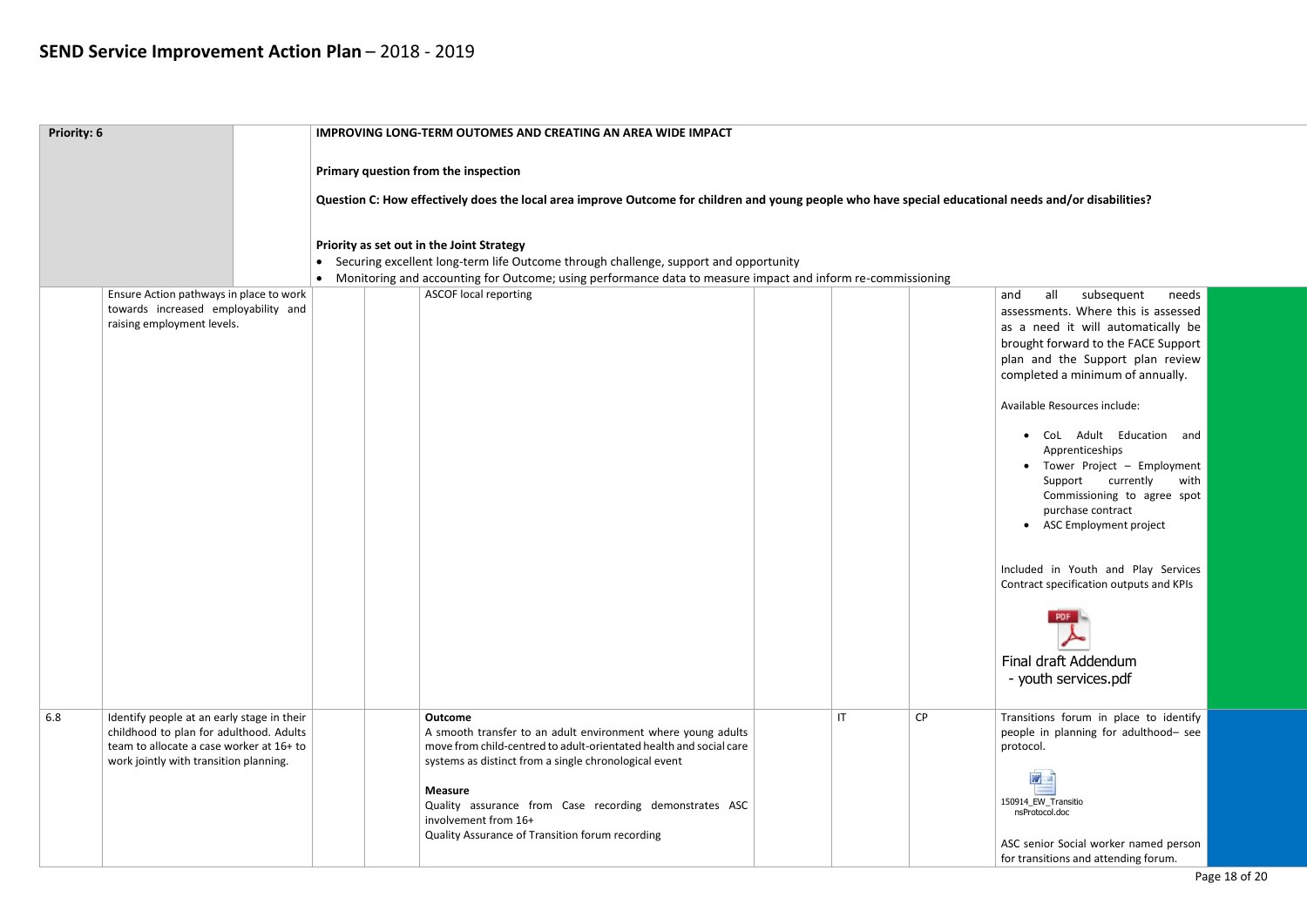| Priority: 6 |                                                                                                                                                                                                                                |      |                                | <b>IMPROVING LONG-TERM OUTOMES AND CREATING AN AREA WIDE IMPACT</b>                                                                                                                                                                                                                                                                                                                                                                               |                        |    |                                                                                                                                                                                                                                                                                                      |  |
|-------------|--------------------------------------------------------------------------------------------------------------------------------------------------------------------------------------------------------------------------------|------|--------------------------------|---------------------------------------------------------------------------------------------------------------------------------------------------------------------------------------------------------------------------------------------------------------------------------------------------------------------------------------------------------------------------------------------------------------------------------------------------|------------------------|----|------------------------------------------------------------------------------------------------------------------------------------------------------------------------------------------------------------------------------------------------------------------------------------------------------|--|
|             |                                                                                                                                                                                                                                |      |                                | Primary question from the inspection<br>Question C: How effectively does the local area improve Outcome for children and young people who have special educational needs and/or disabilities?<br>Priority as set out in the Joint Strategy<br>Securing excellent long-term life Outcome through challenge, support and opportunity<br>Monitoring and accounting for Outcome; using performance data to measure impact and inform re-commissioning |                        |    |                                                                                                                                                                                                                                                                                                      |  |
| 6.9         | Develop information pack for adulthood,<br>including directory of support available $\vert$ 2018<br>and useful advice.                                                                                                         | July | July<br>2019                   | Outcome<br>Accessible information available for young people, their<br>parents/carers to support them in planning for adulthood<br><b>Measure</b><br>Printable website directory in place to include easy read versions.                                                                                                                                                                                                                          | $\mathsf{I}\mathsf{T}$ | CP | Named ASC Qualified Social Worker to<br>work jointly on transitions planning.<br>No specific guide for adulthood<br>currently I place. However, Community<br>Active Guide printed and available.                                                                                                     |  |
| 6.10        | Ensure that every adult and Young July<br>person is encouraged to have an annual   2018<br>health check including dental and oral<br>care.                                                                                     |      | July<br>2019<br>and<br>ongoing | Outcome<br>Improvements in health Outcome for young people and carers<br><b>Measure</b><br>Quality Assurance of evidence<br>Outcome measurement tool regarding health Outcome                                                                                                                                                                                                                                                                     | $\mathsf{I}\mathsf{T}$ | CP | Mandatory Check/prompt to be built<br>into adults annual review form.<br>Youth and Play services spec as in 6.2<br>Above.<br>Discuss with commissioning around<br>clauses in contracts for adults providers<br>Update:<br>11/09/18 - Meeting with<br>Commissioning.<br>Raise with Local GP surgeries |  |
| 6.11        | Ensure that a clear process is in place to $\vert$ Sept<br>signpost to carer support networks.<br>Identify options for emotional and<br>practical support for individuals,<br>including peer support networks and<br>advocacy. | 2017 | April<br>2018                  | <b>Outcome</b><br>All carers are aware of their status of carers and their right to<br>assessment<br>Support networks are in place to meet needs of carers<br><b>Measure</b><br>Quality assurance around offers of and completion of carers<br>assessments, support plans and support plan reviews<br>Universal support services in place for carers and included in<br>directory of services                                                     | $\mathsf{I}$           | CP | Carers of 16+ young people identified at<br>transitions Forum<br>Carers of 16+ young people identified at<br>transitions Forum<br>Carers Strategy in place. Refresh planned<br>for Jan 2019<br>Carers Assessment and support plans<br>include how individually identified needs<br>are met           |  |